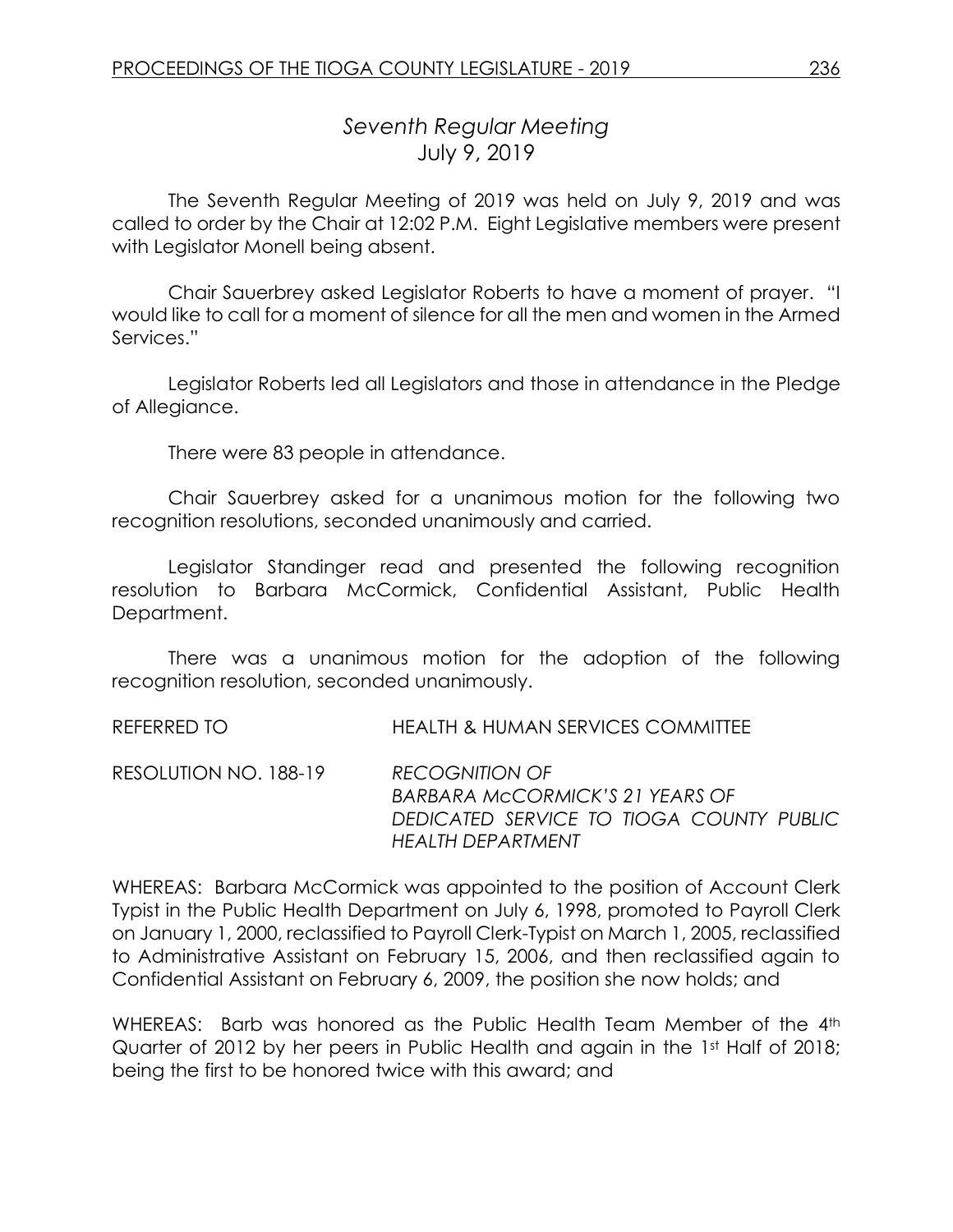WHEREAS: Barb was also recognized by Tioga County as the Employee of the Quarter, both in the 1st Quarter of 2007 and again in the 4<sup>th</sup> Quarter of 2012; being the first person to receive this award twice; and

WHEREAS: Barb McCormick has been dedicated and loyal in the performance of her duties and responsibilities in Public Health. She has earned the respect of her colleagues and peers throughout Tioga County, as well as within the New York State Department of Health and New York State Education Department; and

WHEREAS: Barbara McCormick will retire on July 9, 2019; therefore be it

RESOLVED: That the Tioga County Legislature, on its own behalf, as well as on behalf of the citizens of Tioga County, express sincere gratitude to Barbara McCormick for her 21 years of dedicated and loyal service to the residents of Tioga County; and be it further

RESOLVED: That this resolution be spread upon the minutes of this meeting and a certified copy be presented to this outstanding employee, Barbara McCormick.

### ROLL CALL VOTE

Unanimously Yes – Legislators Roberts, Standinger, Sullivan, Weston, Balliet, Hollenbeck, Mullen and Sauerbrey.

No – None.

Absent – Legislator Monell.

RESOLUTION ADOPTED UNANIMOUSLY.

Legislator Standinger spoke. "Retirement is not the end of your life. You should enjoy it. I like getting a paycheck every month just for breathing from the State Police. I am sure you will enjoy it. You live right across the valley from me so I can still keep an eye on you."

Denis McCann, Director of Administrative Services for the Public Health Department spoke. "Barb hates this by the way, standing up in front of everyone and having any attention on her, but Barb has been with the Public Health Department for 21 years as we mentioned, but prior to that she spent years with New York State and with almost 36 years working for government.

"I have often described Barb as my right hand and my left leg. Her retiring is big. Barb took personal ownership and pride in each and every task or role she was involved with. In the 17 years we worked together I do not recall one missed deadline by Barb. Barb loves going to Florida and sending photos back to us with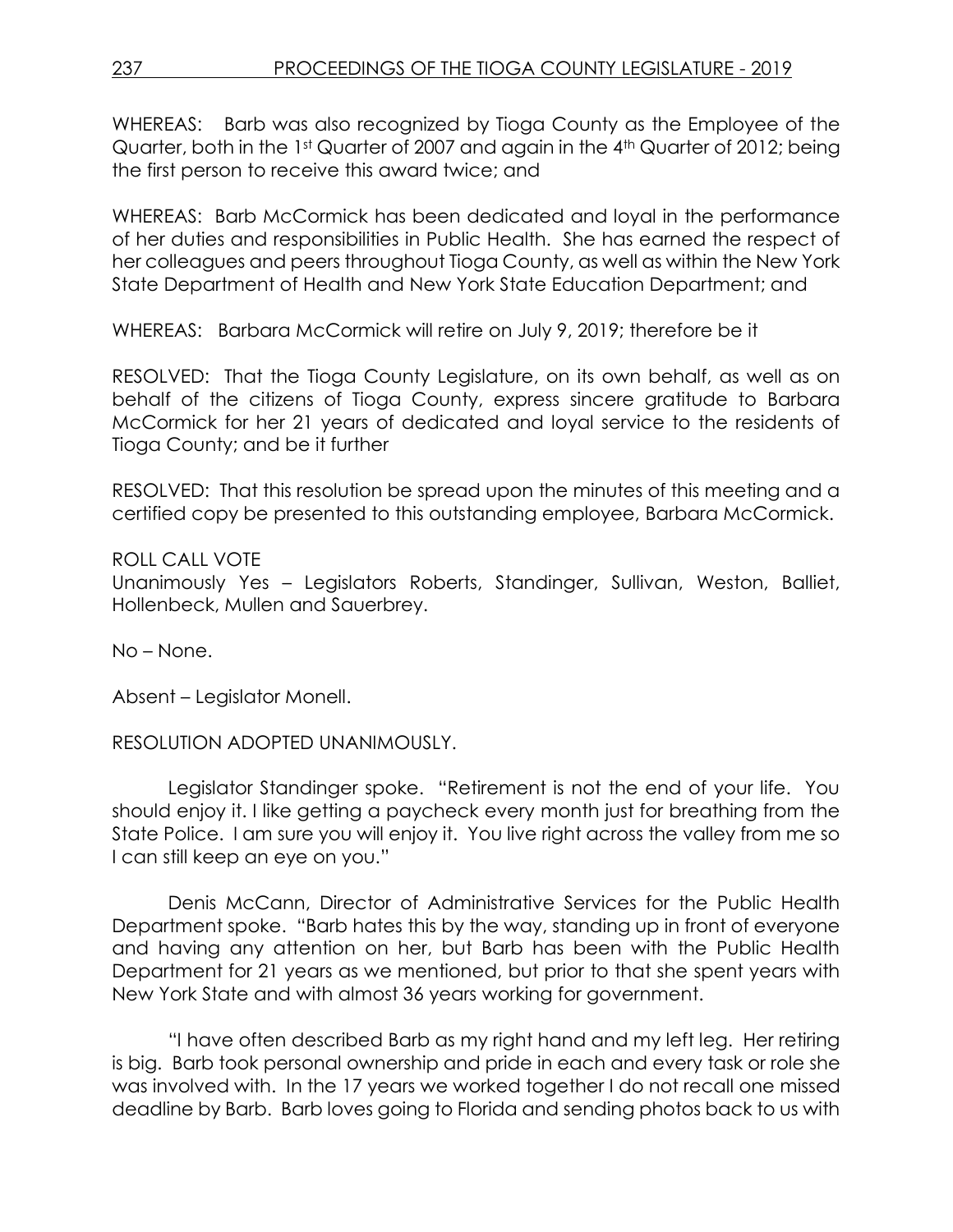her toes in the sand. For a couple of years Barb was doing payroll for all of Health & Human Services, which includes Social Services, Mental Hygiene and Public Health. Barb provided a lot of notice of her retirement, which is appreciated and was a full time trainer over her last six or seven weeks and it drove her crazy not being the one doing the work. Barb has earned the respect of her coworkers for her hard work, her accuracy, and her teamwork.

"With all the changes in our world it is not often that the person retiring is their Department's technical wiz and Barb was that for us. As is mentioned in the recognition resolution and it is worth repeating, Barb was the first two time winner of both the County Employee of the Quarter and the Public Health Team Member of the quarter awards. Barb has repeatedly stepped up and took over responsibilities for roles and people as well and now it is our turn to do the same. Barb developed many close working relationships while with the County and a number of close friendships as well. I am one of the lucky ones that got to have both of them. Tioga County has been blessed to have the services of Barb McCormick for the last 21 years. Thank you."

Barb McCormick spoke. "I just want to tell everyone thank you and I have enjoyed working for the County."

Legislator Standinger read and presented the following recognition resolution to Susan Hewitt, Supervising Certified Alcohol and Drug Counselor, Mental Hygiene Department.

There was a unanimous motion for the adoption of the following recognition resolution, seconded unanimously.

REFERRED TO HEALTH & HUMAN SERVICES COMMITTEE

RESOLUTION NO. 189–19 *RECOGNITION OF SUSAN HEWITT'S 25 YEARS OF DEDICATED SERVICE TO THE TIOGA COUNTY DEPARTMENT OF MENTAL HYGIENE*

WHEREAS: Susan K. Hewitt was hired as a Social Worker Assistant 1 on August 8, 1994 and was promoted to the position of Certified Alcohol and Drug Counselor on March 10<sup>th</sup>, 2007 and promoted to Supervising Certified Alcohol and Drug Counselor on October 24, 2005 with Tioga County Department of Mental Hygiene; the position she still holds; and

WHEREAS: Susan K. Hewitt has been extremely dedicated, loyal and professional in the performance of her duties and responsibilities during the past 25 years to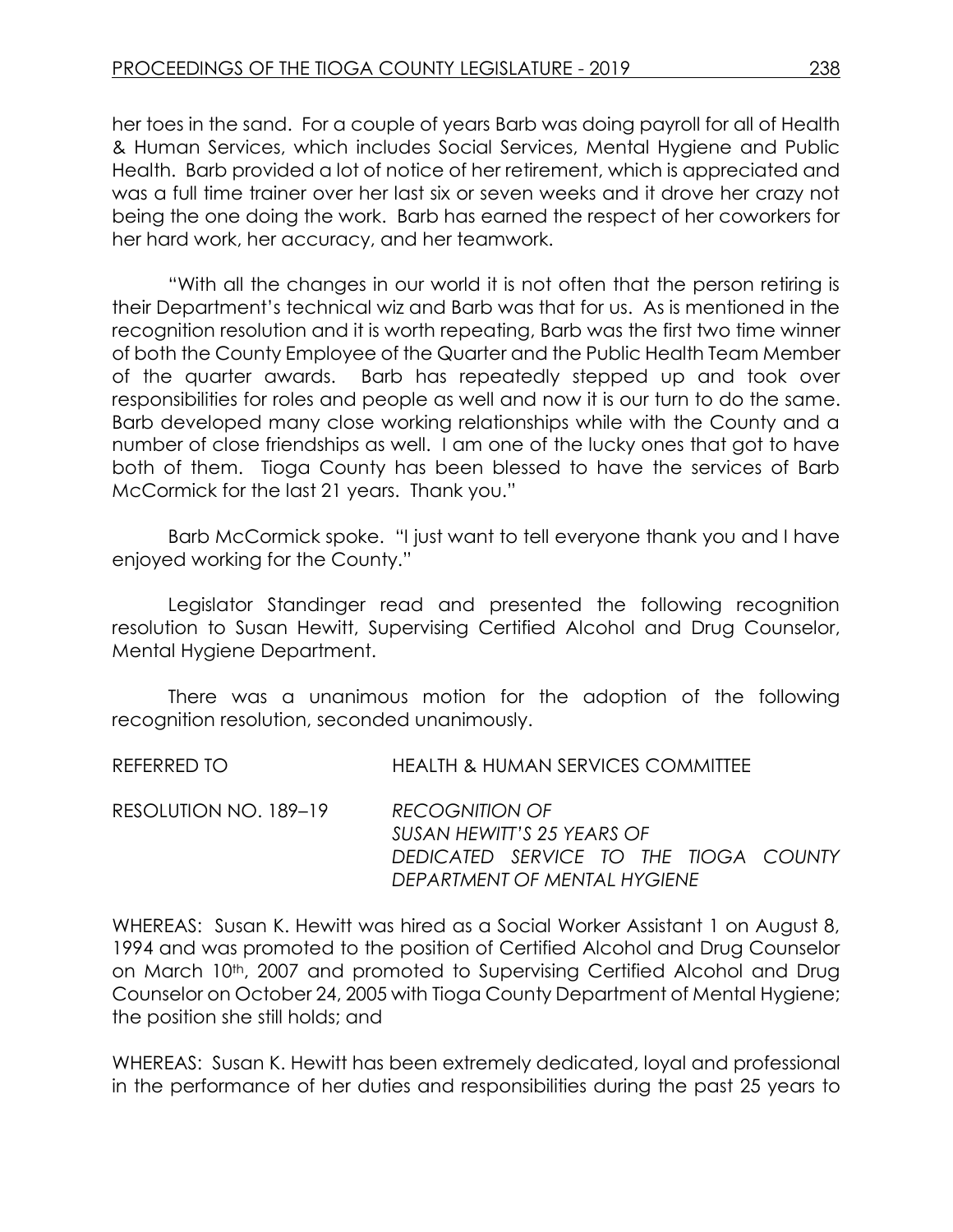the Mental Hygiene Department. She has earned the respect of her director, colleagues and peers throughout Tioga County; and

WHEREAS: Ms. Hewitt will retire on August 9, 2019; therefore be it

RESOLVED: That the Tioga County Legislature, on its own behalf, as well as on behalf of the citizens of Tioga County, express sincere gratitude to Susan K. Hewitt for her 25 years of dedicated and loyal service to the residents of Tioga County; and be it further

RESOLVED: That this resolution be spread upon the minutes of this meeting and a certified copy be presented to this outstanding employee, Susan K. Hewitt.

ROLL CALL VOTE

Unanimously Yes – Legislators Roberts, Standinger, Sullivan, Weston, Balliet, Hollenbeck, Mullen and Sauerbrey.

No – None.

Absent – Legislator Monell.

RESOLUTION ADOPTED UNANIMOUSLY.

Legislator Standinger spoke. "Susan I know your Supervisors speak very highly of you. I want to congratulate you on your retirement."

Lori Morgan, Director of Community Services spoke. "Congratulations Sue. It is really hard to say goodbye to such a great colleague and a friend. I know you have been preparing us for this moment for I think two years now. For over 25 years you helped countless Tioga County residents struggling with the disease of addiction. Thank you for being a role model and inspiration for new employees, for your service, loyalty to the field and Tioga County. Thank you for your hard work. As you turn the page to the next chapter we wish you nothing but the best and happiness."

Susan Hewitt spoke. "I just want to say thank you to everybody here and I just want to say that it has been a pleasure to serve the County residents of Tioga County and addiction does a lot of very bad things to a lot of very good people, and if I was able to be of help I am very grateful for that."

Chair Sauerbrey stated that we have two Proclamations to present as follows: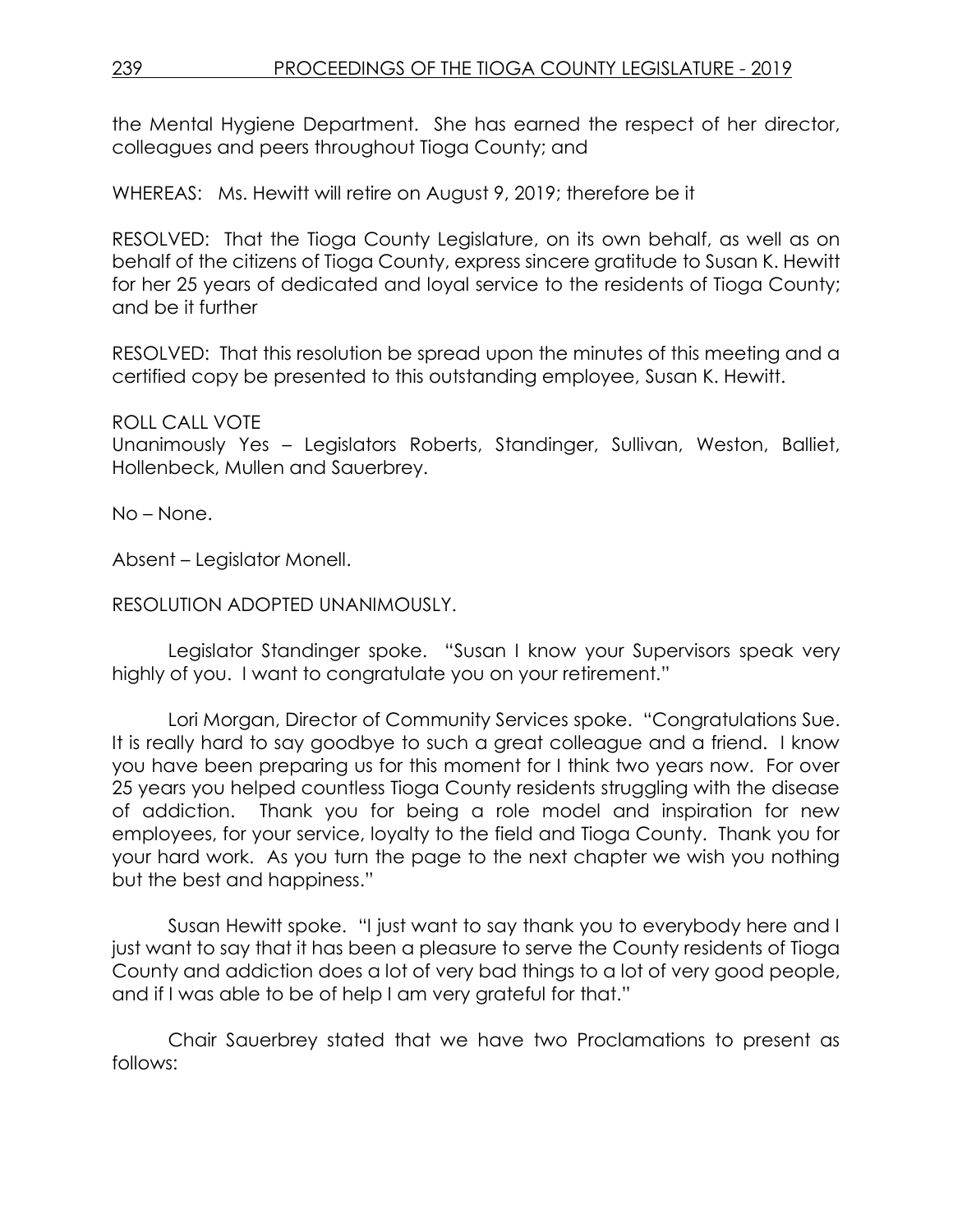Legislator Balliet read and presented the following Proclamation on Election Inspector Recognition Day in Tioga County to Bernadette Toombs and James Wahls, Election Commissions.

Legislator Balliet spoke. "It is with great pleasure that I am here this morning to announce this Proclamation to you, but it is pretty special to me too because one of the people that we are honoring here is my wife. Come every primary morning and every Election morning that she serves, 5:00 o'clock in the morning she is up, 6:00 o'clock she is at the polls and I do not see her again until 10:00 when I greet her with an adult beverage due to the fact that she has been gone for 12 hours. I know how hard it is. It is a long day, but it is a very vital day because it is a nation of the people by the people and for the people and this is part of by the people and you are doing tremendous work. It is very important that it be done and you have done it well."

#### PROCLAMATION COUNTY ELECTION INSPECTORS

WHEREAS: The right to vote is one of our nation's oldest and most important entitlements, and with this right comes responsibility; and

WHEREAS: The Board of Elections is committed to fulfilling its responsibility to the citizens of New York State by providing fair and accurate elections; and

WHEREAS: Free and open elections are the basis on which this country was formed and you can make a difference by becoming an Election Inspector to help protect those freedoms; and

WHEREAS: This responsibility and the credit associated with it must be shared with the many dedicated workers known as Election Inspectors that help make elections successful; and

WHEREAS: Election Inspectors serve their community and their country by facilitating elections; and

WHEREAS: Many and most of our election inspectors have been with us for years, and some have been with us 20 years or more; and

WHEREAS: The hard work and dedication that Tioga County Election Inspectors put into making an election happen has not been officially recognized; therefore

THE TIOGA COUNTY LEGISLATURE DOES HEREBY PROCLAIM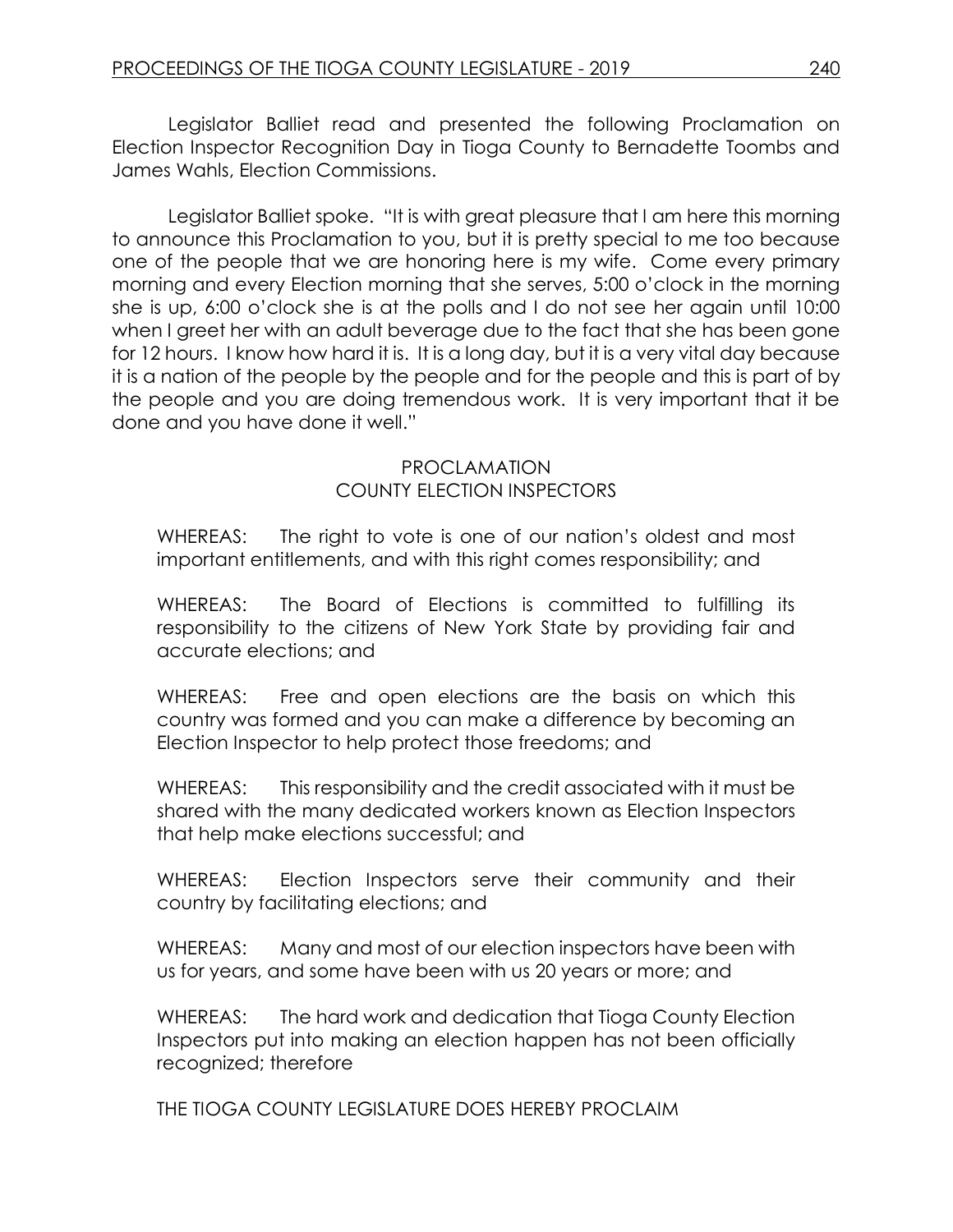July 9, 2019 as designated "Election Inspector Recognition Day" in Tioga County;

And urges all citizens of Tioga County to recognize our Election Inspectors in Tioga County.

Bernadette Toombs, Republican Election Commissioner spoke. "To the Legislature that are present here today, to the Senator, to the Representative from our Assemblyman, each and every one of you whether you are an Election Inspector here today or recognizing someone retiring plays a vital role within our community, and if you are not an Election Inspector take a look at the number of people who have come here today and have made a second career out of being an Election Inspector.

"We want to thank each and every one of them from the bottoms of our hearts. We want to thank our staff particularly for enduring all of the insanity, all of the craziness, all of the short fuses and very short temper on my part particularly. Through thick and thin of a lot of different things we get through this, we come back together and we recognize we are doing it for the good of all of our voters to have free and honest elections. We really are at a desperate need for many more new Election Inspectors so as you go home today, after you have some recognition cake and refreshments please let them know that they can give our office a call. We have a little flyer over on the side table as to when our next Inspector classes are. Please call to join. We would love to have each and every one of you. You cannot be an elected official and serve unfortunately as an Inspector.

"It has been a thankless job for each and every one of you people here today. You get up at the crack of dawn, you are up before the chickens in many cases for elections. Early voting will change that so that we will be up more frequently. We will get through this. You play a vital role and I cannot tell you how emotional my thanks is to you. Thank you."

James Wahls, Democratic Election Commissioner spoke. "This is my first year as an Election Commissioner and working with the Board of Elections. I see a lot of familiar faces from this recent primary. It is hard to describe how amazed I am by all the hard work you guys put into this. This primary was the first time I was involved in an Election so intimately and while it was a small election I still noticed all the dedication, all the hard work and passion you guys have for serving our community. I am really grateful for that and I am sure that the citizens of our County are grateful for that. I thank you all for being here today and I am happy to be able to recognize you and all the hard work you do."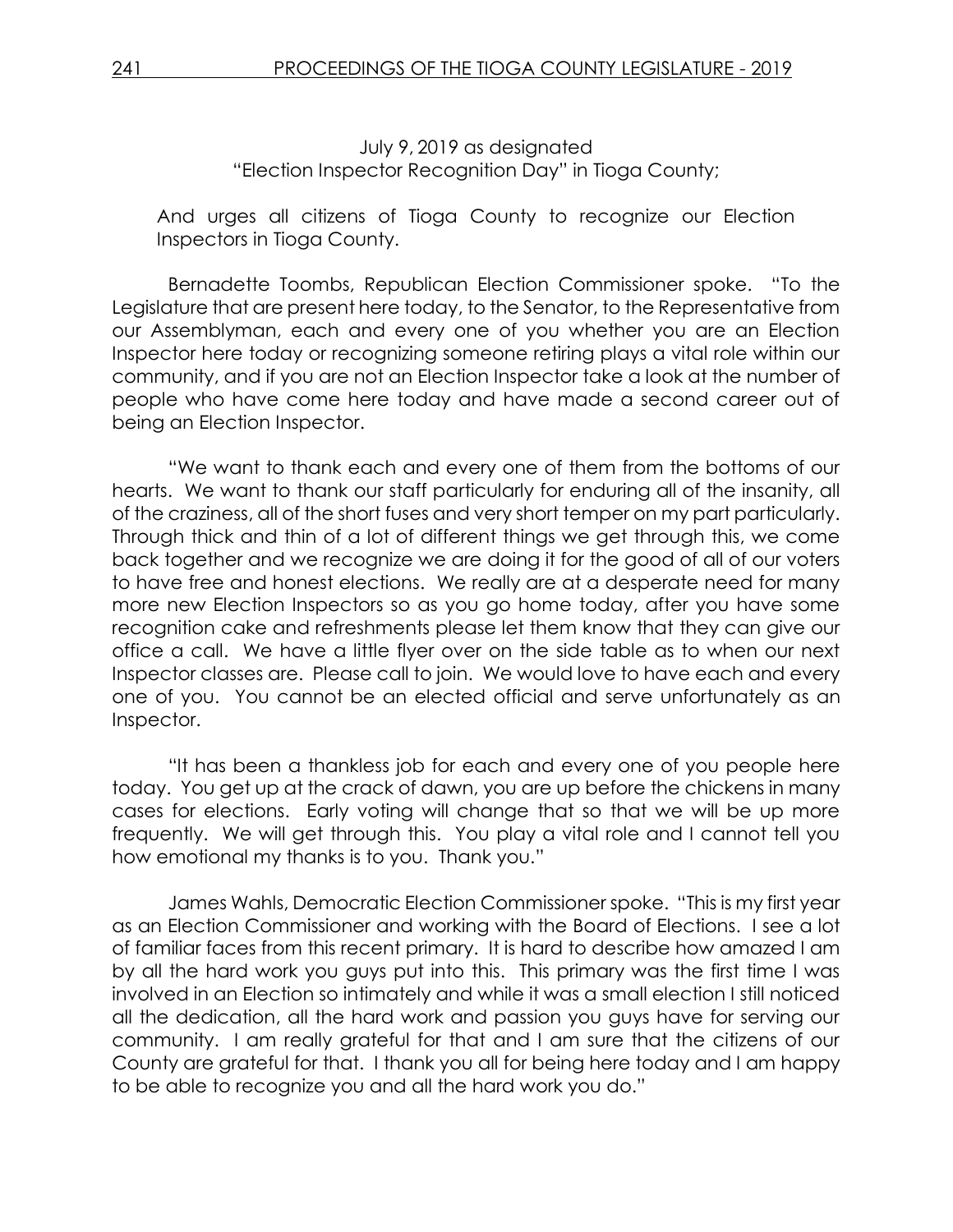Senator Akshar spoke. "Madam Chairwoman thank you and it is always good to be with you and the members of the Legislature thank you. I am not here to announce my retirement. I am here to say thank you and just echo the sentiments of the people who have spoken before me. People say all the time how do we ensure that democracy lives on right, it is sustainable and I would argue respectfully of course look no further than Election Inspectors by the work you do it really is thankless and I am proud to play a very small role in today just saying thank you.

"The interesting point of this is when my office spoke to Bernadette some time ago we attempted to pass a resolution on the floor of the Senate in honor of today and we hit a little bit of a stonewall by the new Democratic majority in Albany and they thought something like this was too political. I am a little confused about that because I think we should be saying thank you. Whether you are a Republican, you are a Democrat, makes no difference. You do the work because you believe in democracy and you believe in everything of this country and what our community stands for, but nonetheless we printed off our own Proclamation if they would not let us pass it on the floor.

"It is only a piece of paper. I think the most important thing is that we are all here to honor you and to thank you, so this Proclamation salutes the Election Inspectors of Tioga County in recognition of their dedication to the preservation of democracy in the great State of New York. On behalf of the people that I represent, not only here in Tioga, but across Senate District 52, I say thank you."

Scott Esty of Assemblyman Friend's office spoke. "Thank you Madam Chairwoman and I would like to apologize for the absence of my boss, Assemblyman Christopher Friend this morning. He asked me to fill in for him today as something had come up and we are grateful to be able to be here and recognize you from our office. Certainly for everyone who comes to vote you are the face of the Election. You are the person that expresses thanks for the person who is there. Many people they will come in and do their bid and leave, but you are the one who they get to interact with, and in today's media world where there has been so much question about the integrity of our elections, you are the ones that are maintaining that and making sure that that is our democracy, our republic is sustained by fair elections.

"From the Assemblyman we have a certificate that we would like to present and that is upon recognition by the Tioga County Legislature with a Proclamation citing "their service and welcoming voters and ensuring the continued integrity of the election process, the New York State Assembly hereby recognizes all past, present and future Election Inspectors of Tioga County for their stellar public service". On behalf of Assemblyman Friend he wants to express his deep appreciation for your service to the community. Thank you."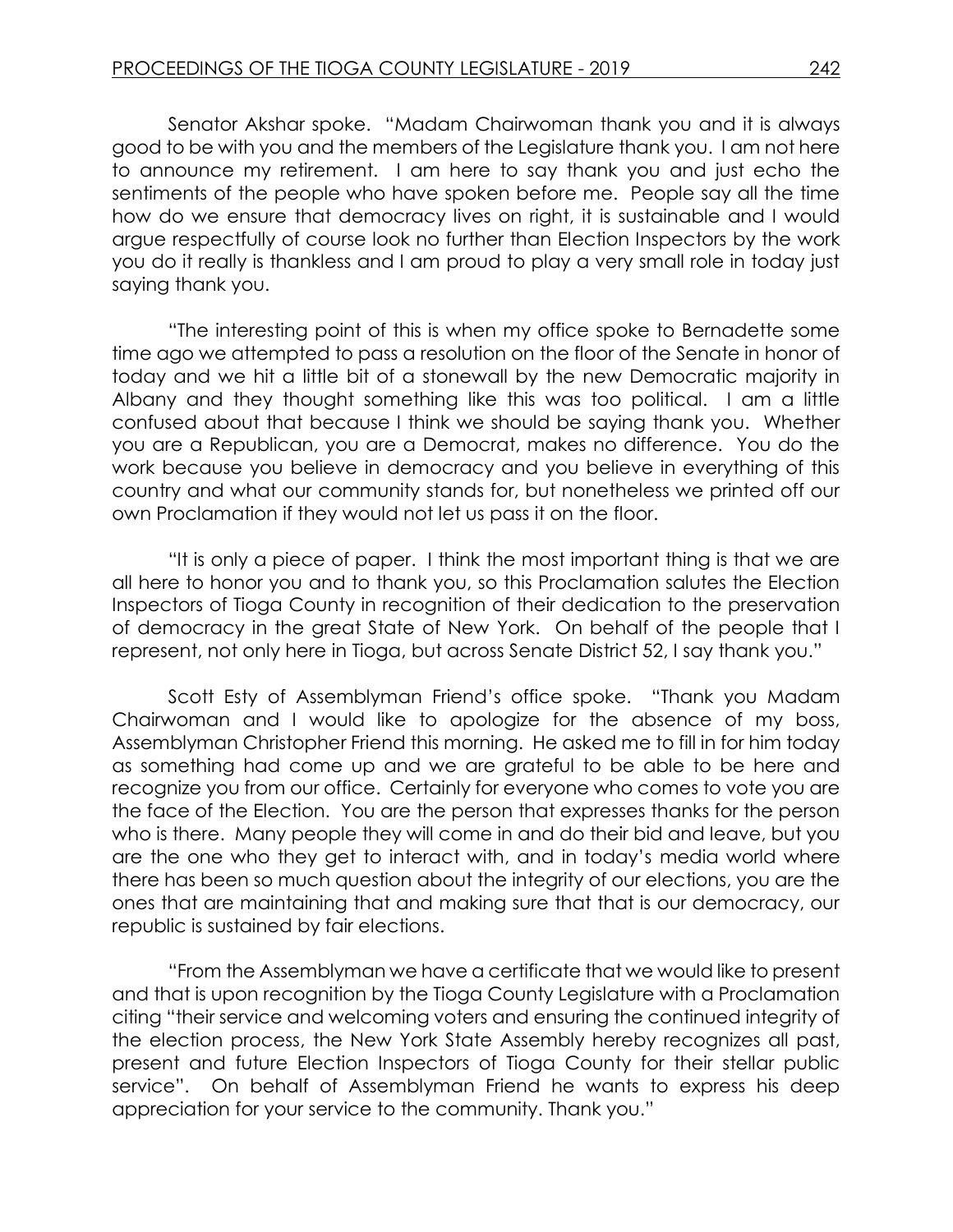Bernadette Toombs, Republican Election Commissioner spoke. "Our Elections Inspectors, our machine technicians, we cannot do any of this work without all of these people and then some because this is not the number of people we need on Election day, we need three times more of you to work at all of our polls on Election day. We have 41 Districts, 4 Representatives in each of the Districts. Thank you everyone from working one year to over 35 years as I recall for a certain gentleman here in the front row who began as a lever machine custodian right through our current technicians. None of our elections are possible without each and every individual one of you. Thank you from the bottom of both of our hearts."

The following Proclamation on the Great Outdoors Month was noted.

## **COUNTY OF TIOGA EXECUTIVE PROCLAMATION**

WHEREAS: Great Outdoors Month is an opportunity for Upstate New Yorkers to experience and explore all that Tioga County has to offer in our beautiful natural surroundings; and

WHEREAS: Outdoor activities such as walking, bicycling, hiking, boating, and camping are great ways to enjoy the outdoors and to encourage children in the importance of outdoor play; and

WHEREAS: Studies have shown that stepping outside can be beneficial both physically and mentally for individuals; and

WHEREAS: Physical activity in the great outdoors can be part of a healthy lifestyle; and

WHEREAS: Tioga County is a beautiful place to enjoy outdoor activities in the month of June; and

WHEREAS: The Tioga County Legislature encourages residents and visitors to hike our trails, boat our waterways, explore our parks, breathe our fresh clean air and simply relish in the nature of Tioga County; therefore

THE TIOGA COUNTY LEGISLATURE does hereby proclaim the month of July 2019, as

# **GREAT OUTDOORS MONTH**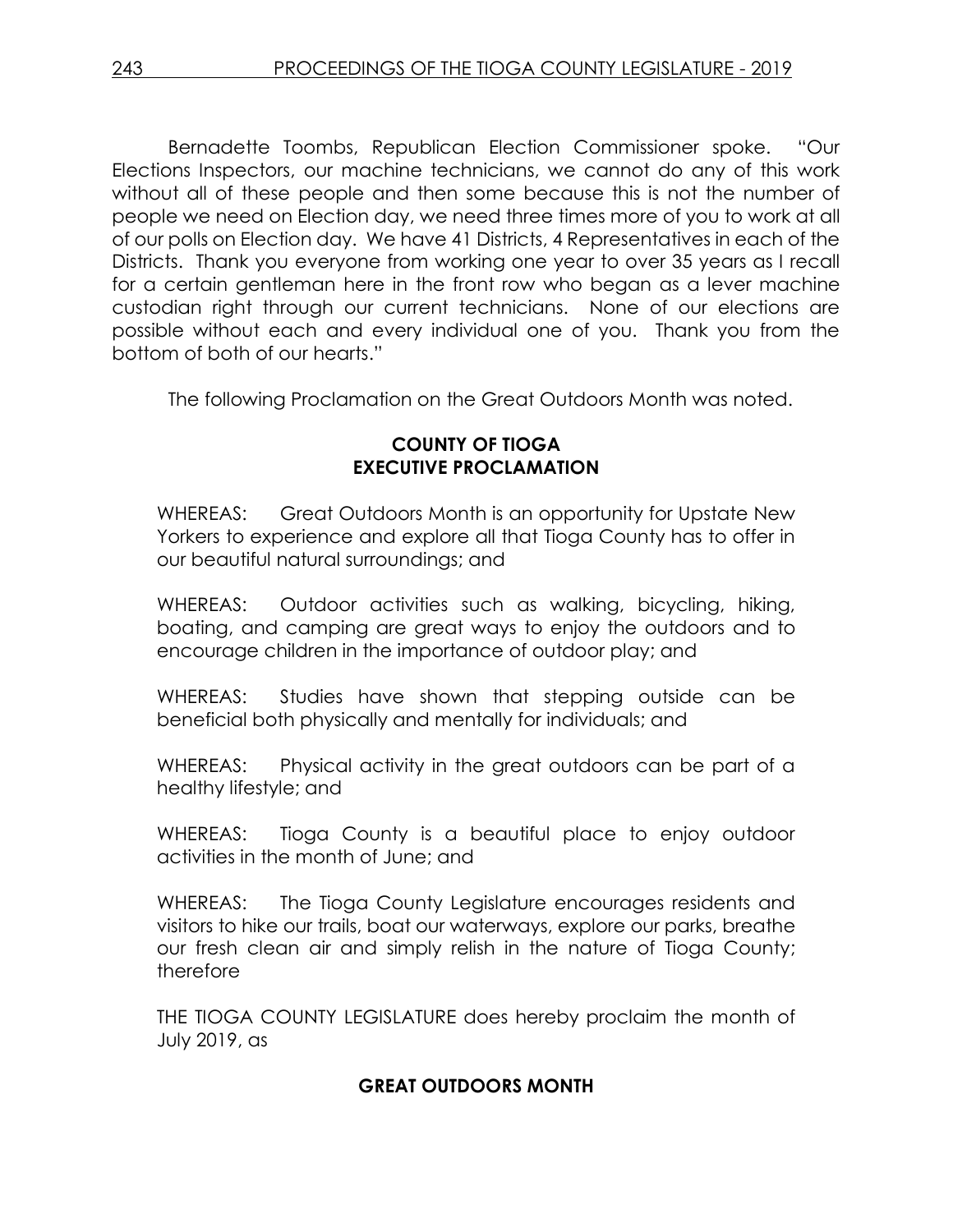and urges all residents to familiarize themselves, their families and visitors about the opportunities to experience nature and our beautiful surroundings in Tioga County.

There was no privilege of the floor.

Legislator Roberts made a motion to approve the minutes of June 11, 2019, seconded by Legislator Sullivan with Legislator Monell being absent and carried.

Chair Sauerbrey stated that all Legislative Committees met this month and the minutes are or will be on file with the Clerk of the Legislature.

Legislator Standinger moved for the adoption of the following resolution, seconded by Legislator Sullivan.

| REFERRED TO:          | <b>HEALTH &amp; HUMAN SERVICES COMMITTEE</b><br><b>FINANCE COMMITTEE</b> |
|-----------------------|--------------------------------------------------------------------------|
| RESOLUTION NO. 190-19 | TRANSFER OF FUNDS<br><b>BUDGET MODIFICATION</b><br><b>MENTAL HYGIENE</b> |

WHEREAS: Tioga County Mental Hygiene (TCMH) is required to pay a portion of the costs for the treatment of Tioga County residents that have been assigned Criminal Psychiatric services by the NYS Court system; and

WHEREAS: TCMH has received notice that Tioga County residents were assigned these services, along with the required payment amount; and

WHEREAS: TCMH has determined the amount of additional funding needed for these already incurred mandated expenses within its own budget, yet this will require a budget modification and transfer of funds; and

WHEREAS: Transfer of funds requires Legislative approval; therefore be it

RESOLVED: That the Mental Hygiene budget be modified and funds be transferred as follows:

|     | From: A4310 510010 Full Time |                                                                  | \$40,769.05 |
|-----|------------------------------|------------------------------------------------------------------|-------------|
| To: |                              | A4390 540590 Criminal Psychiatric: Services Rendered \$40,769.05 |             |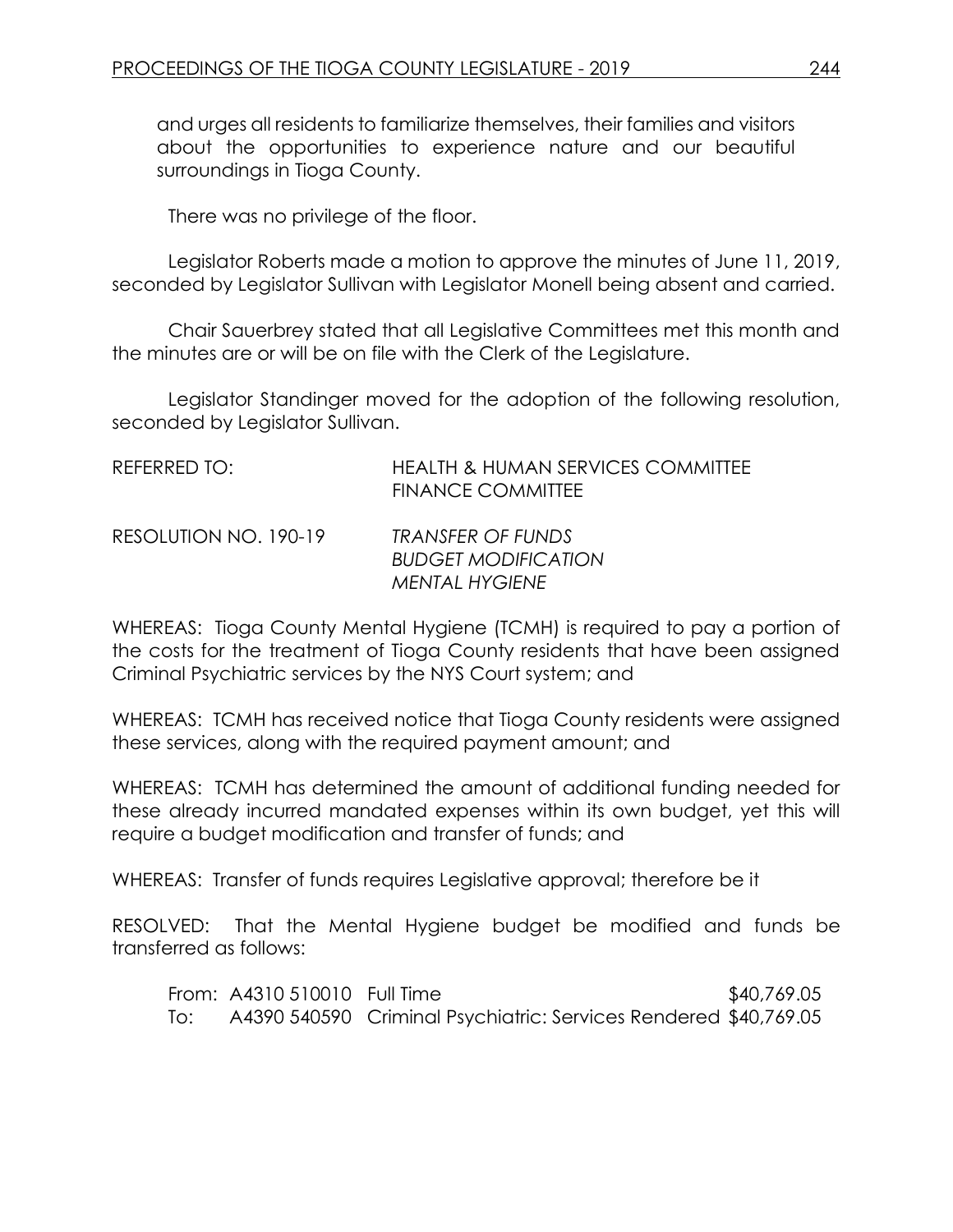Yes – Legislators Roberts, Standinger, Sullivan, Weston, Balliet, Hollenbeck, Mullen and Sauerbrey.

No – None.

Absent – Legislator Monell.

RESOLUTION ADOPTED.

Legislator Sullivan moved for the adoption of the following resolution, seconded by Legislator Hollenbeck.

REFERRED TO: FINANCE/LEGAL COMMITTEE

RESOLUTION NO. 191-19 *TRANSFER OF FUNDS BUDGET MODIFICATION DISTRICT ATTORNEY*

WHEREAS: The District Attorney's Office has a need to provide a laptop and furnish the office and conference room for the newly hired investigator; and

WHEREAS: The District Attorney's budget does not have a Computer account to charge the laptop to or sufficient funds in their office equipment account for an additional desk for the investigator's office; and

WHEREAS: Amending of Budget and Transfer of Funds requires Legislative approval; therefore be it

RESOLVED: That the following sums be transferred from within the District Attorney's budget to cover the costs of said office furnishings.

| From: A1165 540480 Postage<br>A1165 540720 Trial Costs | \$1,000.00<br>\$800.00 |
|--------------------------------------------------------|------------------------|
| To: A1165 (New) Computer                               | \$1,800.00             |
| From: A1165 540040 Books                               | \$201.00               |
| To: A1165 520200 Office Equipment                      | \$201.00               |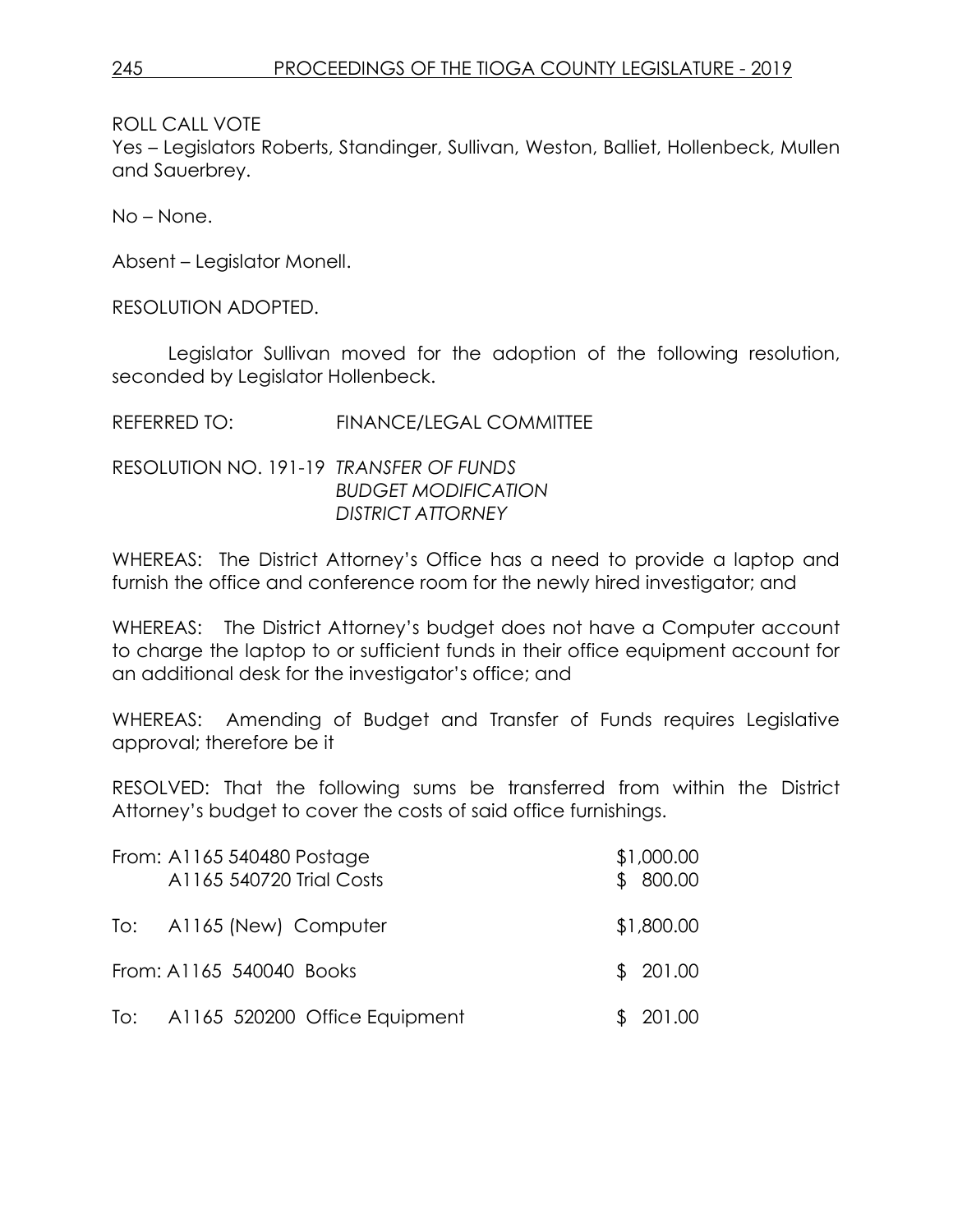ROLL CALL VOTE Yes – Legislators Roberts, Standinger, Sullivan, Weston, Balliet, Hollenbeck, Mullen and Sauerbrey.

No – None.

Absent – Legislator Monell.

RESOLUTION ADOPTED.

Legislator Roberts moved for the adoption of the following resolution, seconded by Legislator Standinger.

| REFERRED TO:          | <b>PUBLIC WORKS COMMITTEE</b><br><b>FINANCE/LEGAL COMMITTEE</b>                           |
|-----------------------|-------------------------------------------------------------------------------------------|
| RESOLUTION NO. 192-19 | TRANSFER FUNDS FOR HOT BOX ASPHALT<br>RECYCLER AND AMEND CAPITAL BUDGET -<br>PUBLIC WORKS |

WHEREAS: Tioga County Public Works has a need to purchase a Hot Box Asphalt Recycler and associated equipment in the amount of \$40,000 ; and

WHEREAS: The need for a Hot Box Asphalt Recycler outweighs the need to replace the Mechanic Truck; and

WHEREAS: The Hot Box Asphalt Recycler will allow for more effective patching of county roads; and

WHEREAS: The Commissioner of Public Works requests a budget transfer between Capital Accounts; and

WHEREAS: Legislative approval is needed to amend 2019 Capital Budget and transfer funds; therefore be it

RESOLVED: That the Tioga County Legislature authorize the following transfer of funds and amend the Capital Budget:

|     | From: H5130.521061 | Mechanic Truck           | \$40,000.00 |
|-----|--------------------|--------------------------|-------------|
| To: | H5130.521942       | Hot Box Asphalt Recycler | \$40,000.00 |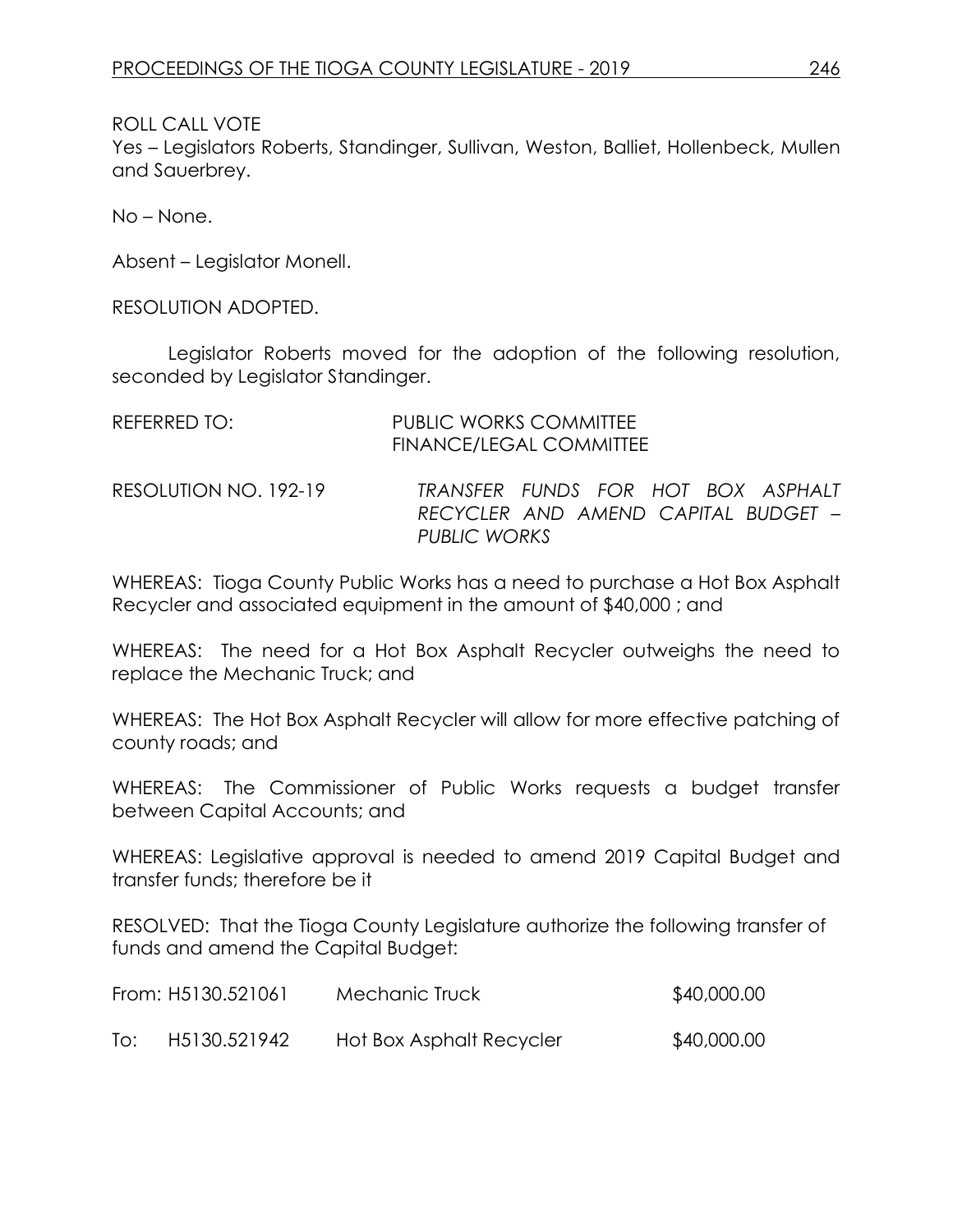Yes – Legislators Roberts, Standinger, Sullivan, Weston, Balliet, Hollenbeck, Mullen and Sauerbrey.

No – None.

Absent – Legislator Monell.

RESOLUTION ADOPTED.

Legislator Sullivan moved for the adoption of the following resolution, seconded by Legislator Weston.

| REFERRED TO:          | <b>FINANCE/LEGAL COMMITTEE</b>                                                                                     | <b>INFORMATION TECHNOLOGY</b> |  |
|-----------------------|--------------------------------------------------------------------------------------------------------------------|-------------------------------|--|
| RESOLUTION NO. 193-19 | ACCEPT GRANT AWARD FOR TIOGA<br>COUNTY ITCS SHARED SERVICES;<br>APPROPRIATE FUNDS AND MODIFY 2019<br><b>BUDGFT</b> |                               |  |

WHEREAS: The Tioga County Legislature recognizes the need to improve services and save costs by supporting shared services with other municipalities; and

WHEREAS: The Information Technology and Communication Services department has applied for and received a Local Government Efficiency reimbursable grant from the New York State Department of State in the amount of \$210,258.39; and

WHEREAS: This grant covers many costs to implement shared services with the Town of Owego, Village of Waverly, Village of Nichols and Town of Barton; and

WHEREAS: Legislative approval is needed to amend or modify budget and appropriate funds; and

WHEREAS: The Information Technology department needs to place the funds into appropriate accounts to implement; therefore be it

RESOLVED: That the Tioga County Legislature accepts said grant for Tioga County ITCS shared services and authorizes the ITCS department to spend the grant dollars per the submitted budget; and be it further

RESOLVED: That the following funds be transferred and the 2019 budget be modified as follows: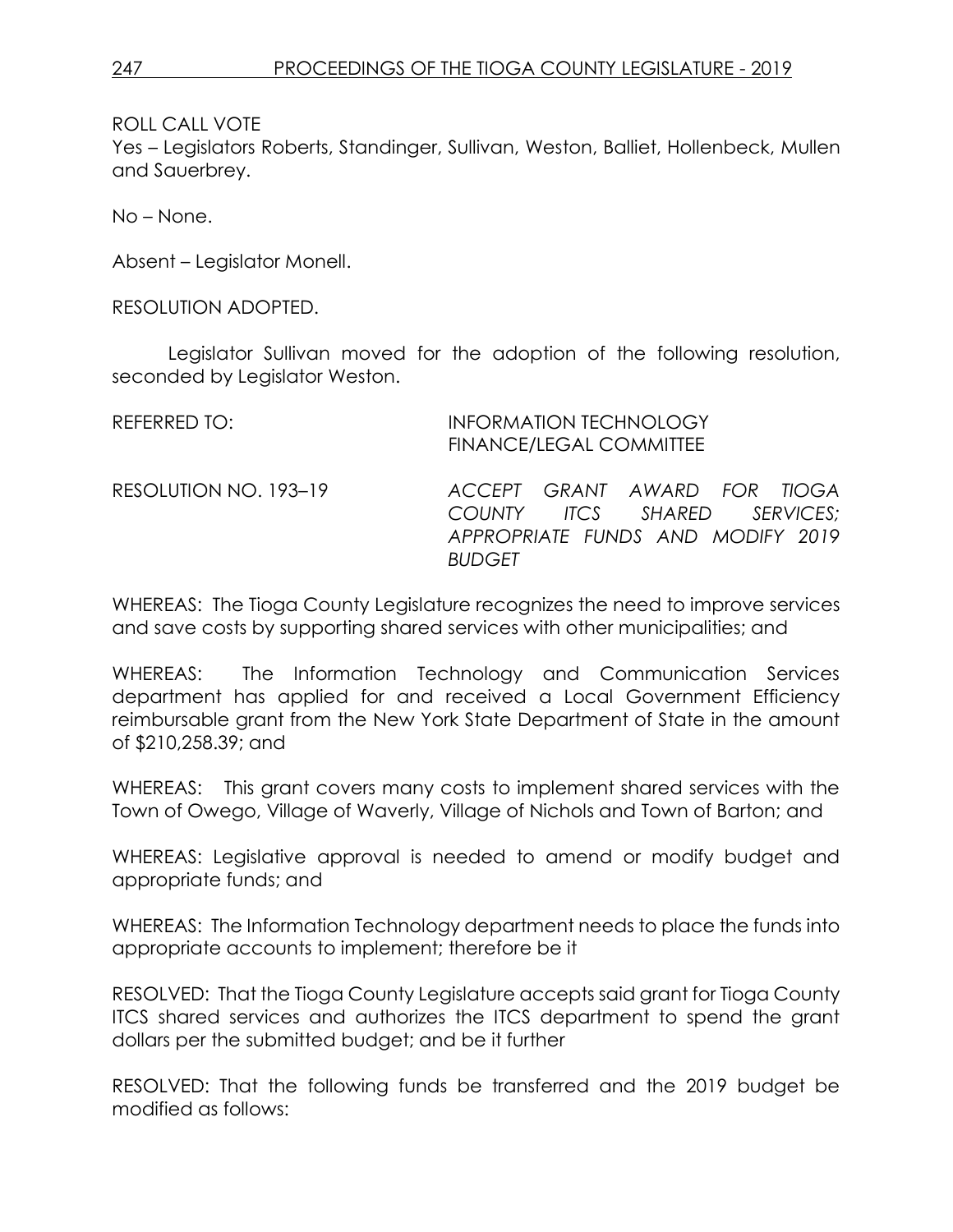|     | FROM: H1680 430970 SSG19 Capital SSG-State Aid<br>A1680 430891 SSG19 General SSG State Aid                                 | \$139,123.39<br>\$71,135.00               |
|-----|----------------------------------------------------------------------------------------------------------------------------|-------------------------------------------|
| TO: | H1680 521090 SSG19 Capital Computer<br>A1680 540140 SSG19 Contracting Services<br>A1680 540640 SSG19 Supplies (Not Office) | \$139,123.39<br>\$68,635.00<br>\$2,500.00 |

Yes – Legislators Roberts, Standinger, Sullivan, Weston, Balliet, Hollenbeck, Mullen and Sauerbrey.

No – None.

Absent – Legislator Monell.

RESOLUTION ADOPTED.

Legislator Roberts moved for the adoption of the following resolution, seconded by Legislator Standinger.

REFERRED TO: PUBLIC WORKS

RESOLUTION NO. 194-19 *AWARD BID FOR DEAN CREEK ROAD PAVEMENT OVERLAY* 

WHEREAS: The Commissioner of Public Works appropriated funds in the 2019 budget for this project; and

WHEREAS: On June 12, 2019 the Department of Public Works received sealed bids from the following contractors:

| <b>Broome Bituminous Products, Vestal NY</b>   | \$694,620.00 |
|------------------------------------------------|--------------|
| Bothar Construction, Binghamton NY             | \$879,650.00 |
| Dalrymple Gravel and Contracting, Pine City NY | \$716,335.00 |

Therefore be it

RESOLVED: That the Tioga County Legislature award the bid to the low bidder, Broome Bituminous Products, Vestal NY not to exceed \$694,620.00 to be paid out of Montrose Turnpike Paving Account H5110.540001.H1901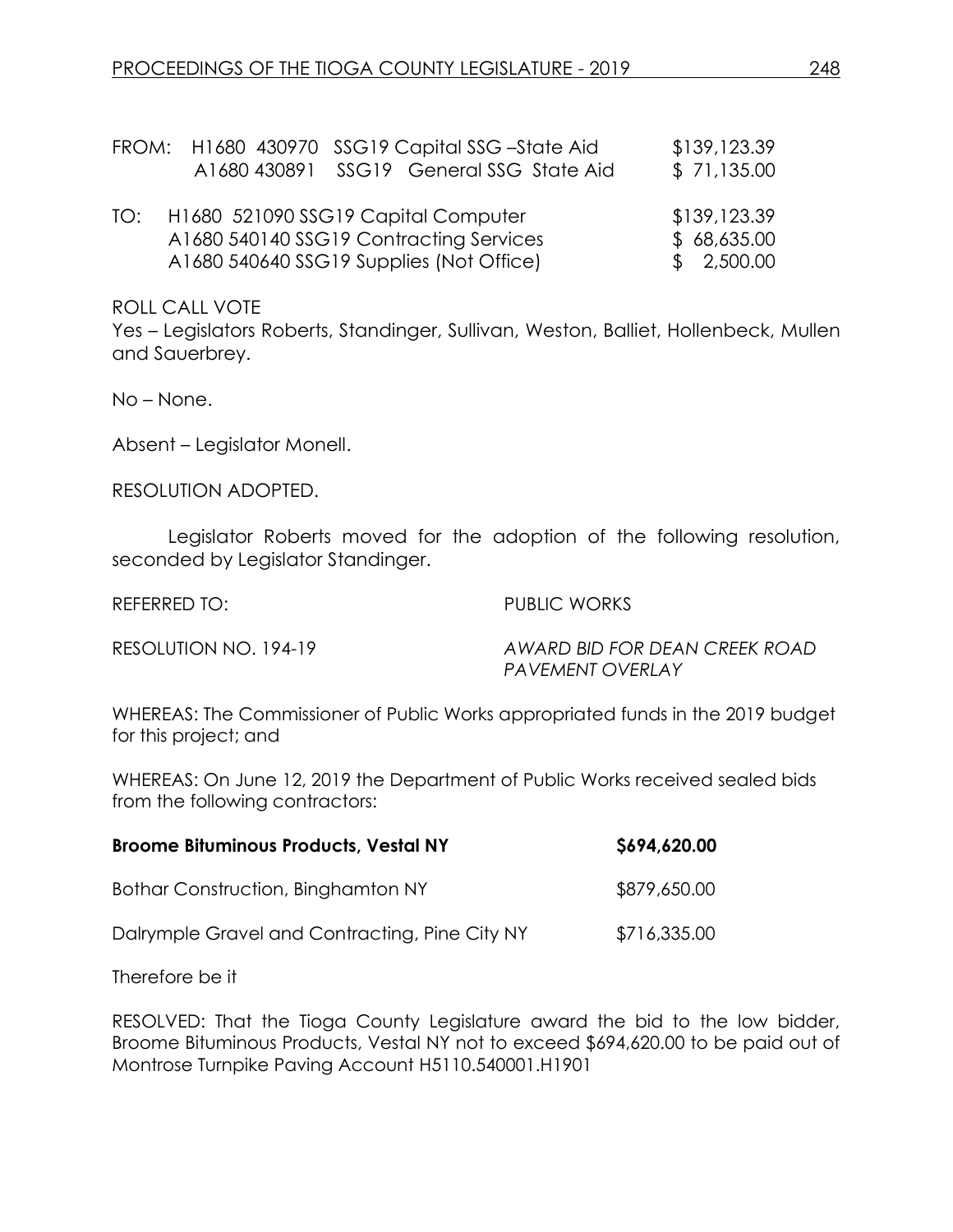Yes – Legislators Roberts, Standinger, Sullivan, Weston, Balliet, Hollenbeck, Mullen and Sauerbrey.

No – None.

Absent – Legislator Monell.

RESOLUTION ADOPTED.

Legislator Roberts moved for the adoption of the following resolution, seconded by Legislator Standinger.

| REFERRED TO: | <b>PUBLIC WORKS COMMITTEE</b> |
|--------------|-------------------------------|
|              |                               |

RESOLUTION NO. 195-19 *AUTHORIZING THE IMPLEMENTATION AND FUNDING IN THE FIRST INSTANCE OF THE STATE-AID PROGRAM ELIGIBLE COSTS OF A CAPITAL PROJECT AND APPROPRIATING FUNDS*

WHEREAS: A project for a culvert replacement on Halsey Valley Road, PIN 9755.00 (the Project) is eligible for funding under a New York State Program administered by the New York State Department of Transportation (NYSDOT); and

WHEREAS: A sum not to exceed \$250,000 in Program Funding is available to progress the project.

WHEREAS: The County of Tioga desires to advance the Project by making a commitment of 100% of the state share of the costs of the Construction and Construction Supervision and Inspection work.

NOW, THEREFORE, the Tioga County Legislature, duly convened does hereby

RESOLVED: That the Tioga County Legislature hereby approves the abovesubject project; and it is hereby further

RESOLVED: That the Tioga County Legislature hereby authorizes the County of Tioga to pay in the first instance 100% of cost of the Construction and Construction Supervision and Inspection work for the Project or portions thereof; and it is further

RESOLVED: That the sum of \$250,000 is hereby appropriated from the Halsey Valley Road Bridge account H1905 and made available to cover the costs of participation in the above phase of the Project; and it is further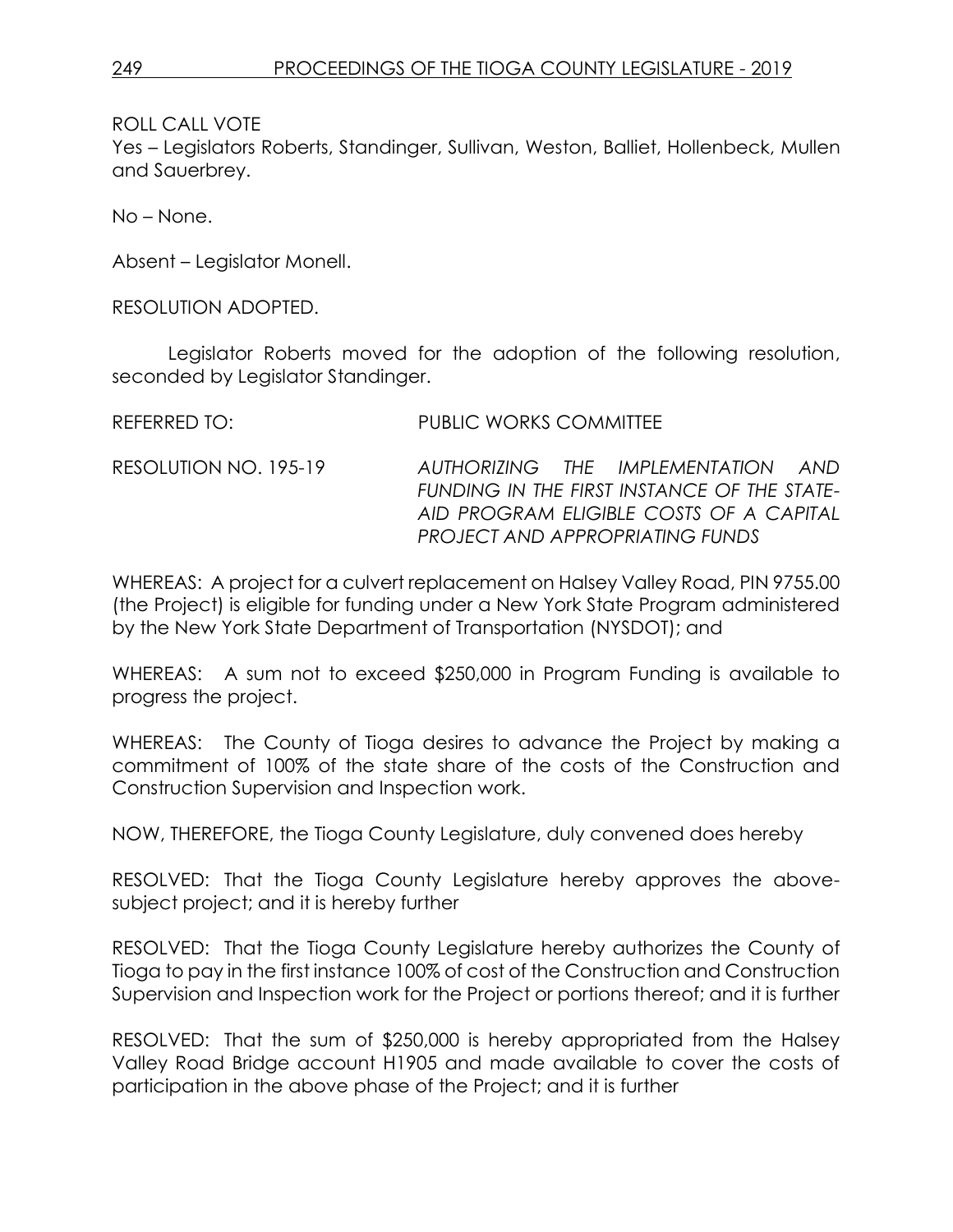RESOLVED: That in the event the full State share costs of the project exceeds the amount appropriated above, the Tioga County Legislature shall convene as soon as possible to appropriate said excess amount immediately upon notification by the New York State Department of Transportation thereof, and it is further

RESOLVED: That the Chair of the Tioga County Legislature be and is hereby authorized to execute all necessary Agreements, certifications or reimbursement requests for State Aid on behalf of the County of Tioga with the New York State Department of Transportation in connection with the advancement or approval of the Project and providing for the administration of the Project and the municipality's/Sponsor's first instance funding of project costs and permanent funding of the local share of federal-aid and state-aid eligible Project costs and all Project costs within appropriations therefore that are not so eligible, and it is further

RESOLVED: That a certified copy of this resolution be filed with the New York State Commissioner of Transportation of the State of New York by attaching it to any necessary Agreement in connection with the Project between the County of Tioga and the State of New York, and it is further

RESOLVED: That this Resolution shall take effect immediately.

ROLL CALL VOTE

Yes – Legislators Roberts, Standinger, Sullivan, Weston, Balliet, Hollenbeck, Mullen and Sauerbrey.

No – None.

Absent – Legislator Monell.

RESOLUTION ADOPTED.

Legislator Weston moved for the adoption of the following resolution, seconded by Legislator Sullivan.

REFERRED TO: ED&P COMMITTEE

RESOLUTION NO. 196-19 *APPOINT MEMBER TO THE TIOGA COUNTY PROPERTY DEVELOPMENT CORPORATION BOARD*

WHEREAS: The Tioga County Legislature wishes to appoint George Williams as a Board Member to the Tioga County Property Development Corporation. This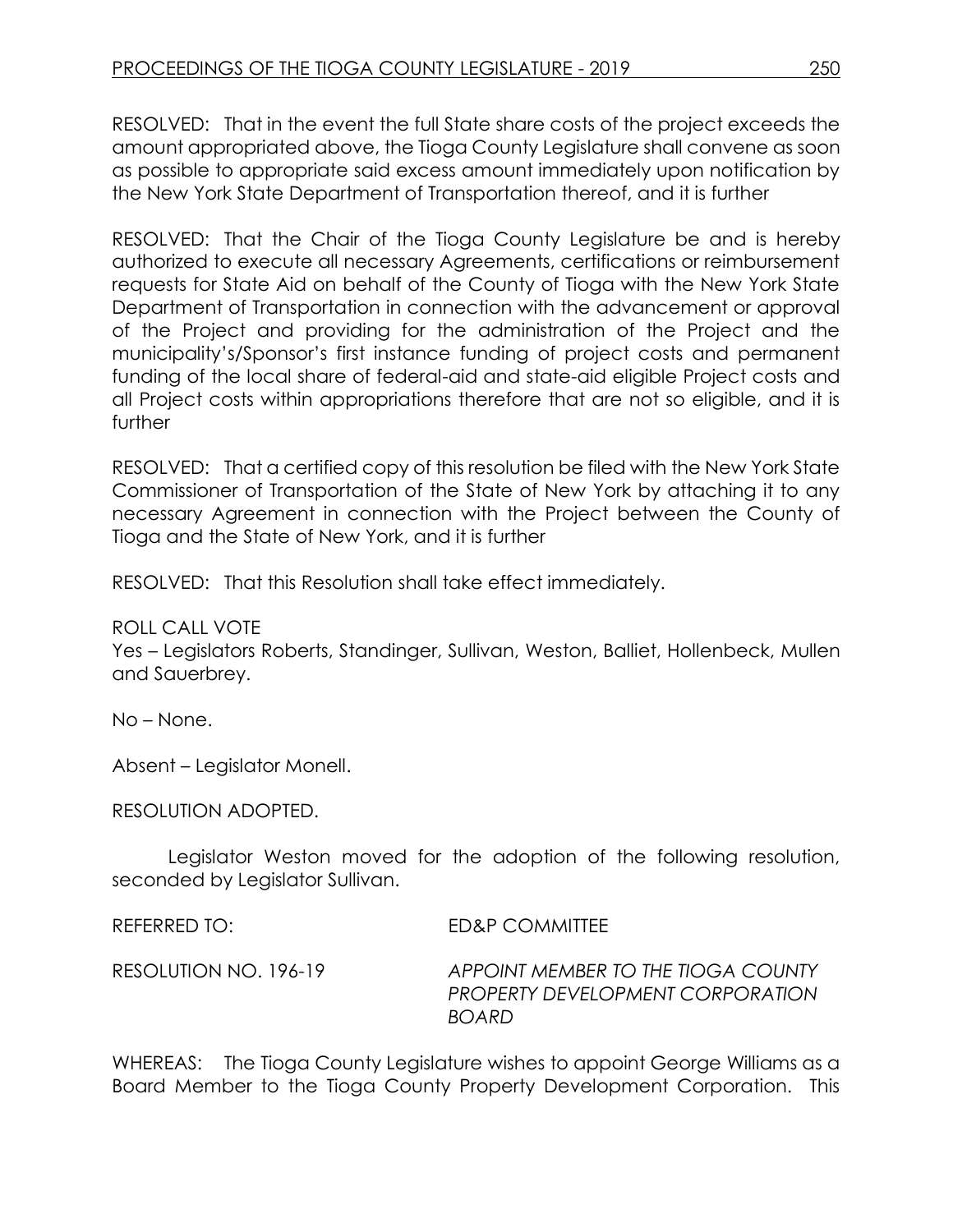appointment is to fill a vacancy made by resignation of Dale Weston on 4/12/19 and will complete his three year term of 1/1/17-12/31/19; and

WHEREAS: The TCPDC Bylaws allows for this appointment conditioned that each board member be a public officer of a municipality within Tioga County or a member of a County Agency and their membership is conditioned on upon holding the public office by their position as Town of Candor Trustee; and

WHEREAS: George Williams is willing and able to serve in this position; therefore be it

RESOLVED: That the Tioga County Legislature hereby appoints George Williams to the Tioga County Property Development Board Corporation as a Board Member for the remainder of Dale Weston's three year term 7/10/19 – 12/31/19.

ROLL CALL VOTE

Yes – Legislators Roberts, Standinger, Sullivan, Weston, Balliet, Hollenbeck, Mullen and Sauerbrey.

No – None.

Absent – Legislator Monell.

RESOLUTION ADOPTED.

Legislator Weston moved for the adoption of the following resolution, seconded by Legislator Sullivan.

REFERRED TO: ED&P COMMITTEE

RESOLUTION NO. 197-19 *APPOINT MEMBER TO THE TIOGA COUNTY PROPERTY DEVELOPMENT CORPORATION BOARD*

WHEREAS: The Tioga County Legislature wishes to appoint Lesley Pelotte as a Board Member to the Tioga County Property Development Corporation. This appointment is to fill a vacancy made by resignation of Lewis Zorn on 4/12/19 and will complete his two year term of 1/1/19-12/31/20; and

WHEREAS: The TCPDC Bylaws allows for this appointment conditioned that each board member be a public officer of a municipality within Tioga County or a member of a County Agency and their membership is conditioned on upon holding the public office by their position as Village of Nichols Mayor; and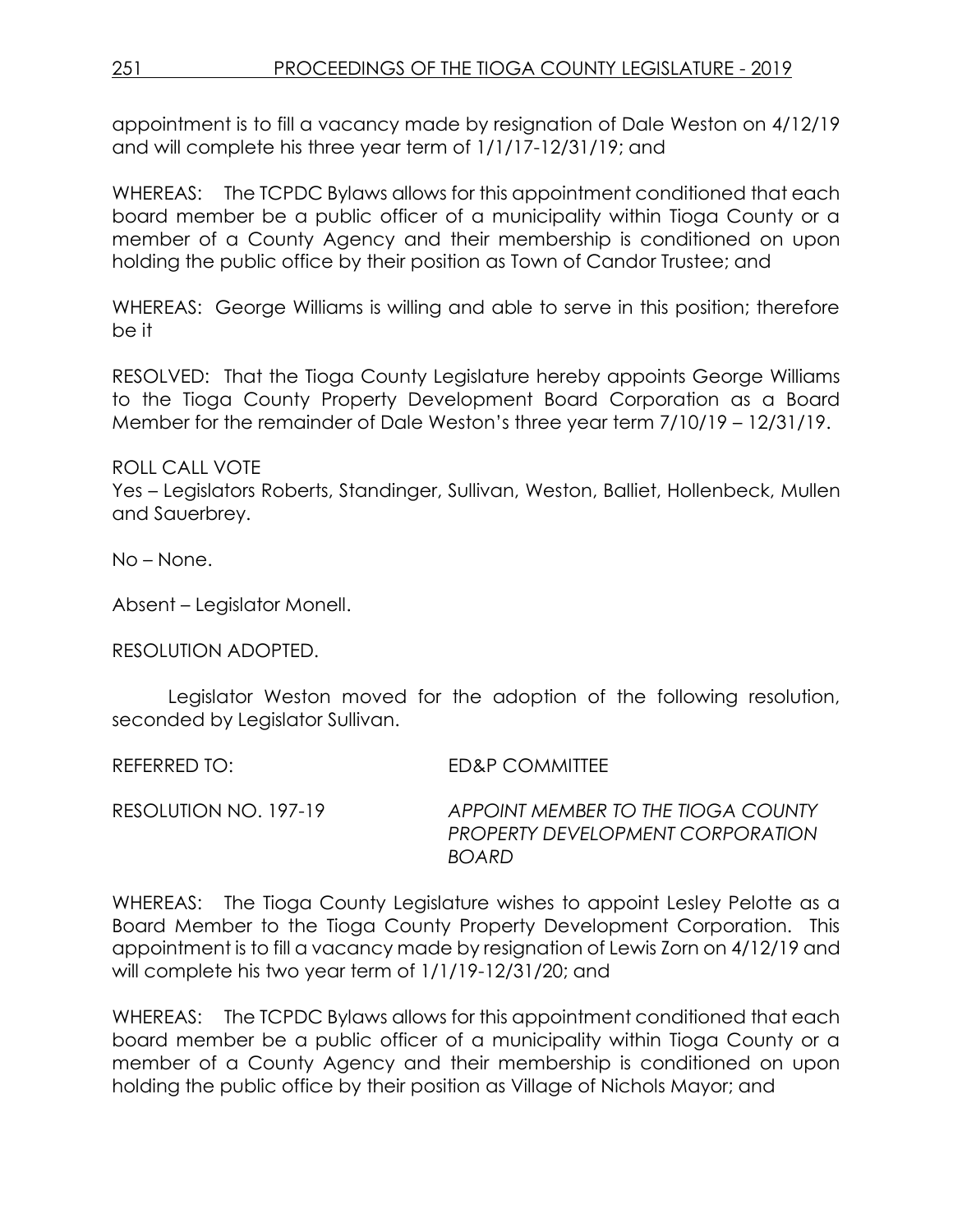WHEREAS: Lesley Pelotte is willing and able to serve in this position; therefore be it

RESOLVED: That the Tioga County Legislature hereby appoints Lesley Pelotte to the Tioga County Property Development Board Corporation as a Board Member for the remainder of Lewis Zorn's two year term 7/10/19 – 12/31/20.

ROLL CALL VOTE

Yes – Legislators Roberts, Standinger, Sullivan, Weston, Balliet, Hollenbeck, Mullen and Sauerbrey.

No – None.

Absent – Legislator Monell.

RESOLUTION ADOPTED.

Legislator Mullen moved for the adoption of the following resolution, seconded by Legislator Hollenbeck.

REFERRED TO: PUBLIC SAFETY COMMITTEE

RESOLUTION NO. 198-19 *ACCEPTANCE OF THE APPLICATION FOR JOHN SCHAFFER TO THE TIOGA COUNTY FIRE INVESTIGATION TEAM* 

WHEREAS: The Office of Emergency Services provides high quality Fire Investigation Team support to the Fire Service in Tioga County and adjacent Counties through the NYS Fire Mutual Aid Plan; and

WHEREAS: This service is provided by local, highly trained volunteers; and

WHEREAS: John Schaffer is a current Trainee member of the FIT team; he has completed State and National certifications and desires to transition from Trainee to a full membership of the County Fire Investigation Team; and

WHEREAS: John Schaffer currently possesses training and skills needed by the Tioga County Fire Investigation Team to work on the Team; therefore be it

RESOLVED: That John Schaffer, be added to the Tioga County Fire Investigation Team.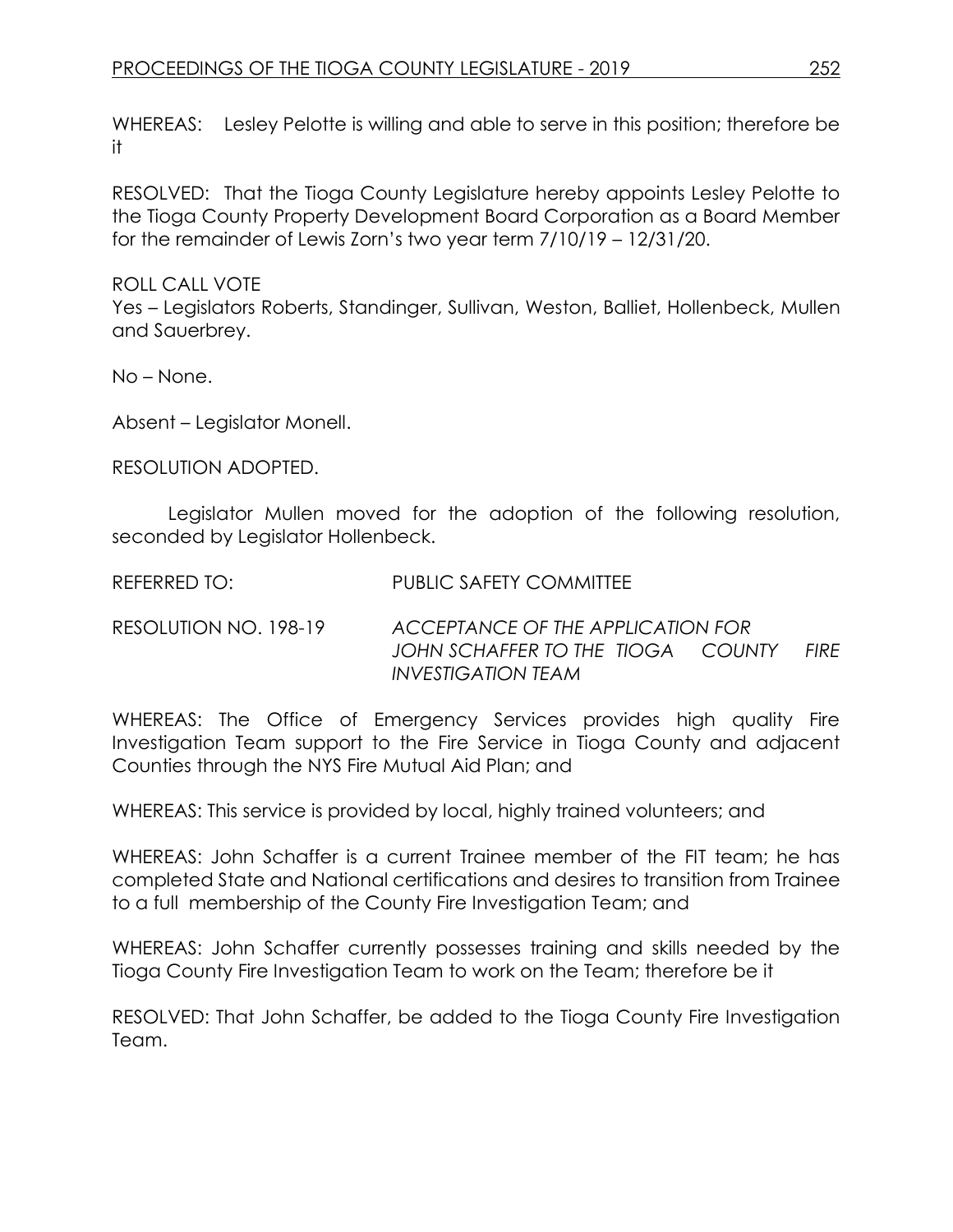Yes – Legislators Roberts, Standinger, Sullivan, Weston, Balliet, Hollenbeck, Mullen and Sauerbrey.

No – None.

Absent – Legislator Monell.

RESOLUTION ADOPTED.

Legislator Weston moved for the adoption of the following resolution, seconded by Legislator Standinger.

| REFERRED TO:          | ED&P COMMITTEE<br>PUBLIC SAFETY COMMITTEE   |
|-----------------------|---------------------------------------------|
| RESOLUTION NO. 199-19 | ADOPT HAZARD MITIGATION PLAN<br>UPDATE 2018 |

WHEREAS: Tioga County's Multi-Jurisdictional Multi-Hazard Mitigation Plan expired on March 13, 2018; and

WHEREAS: FEMA requires that said document be updated every five years; and

WHEREAS: Tioga County, along with its municipalities, and with assistance from the contracted consultant Tetratech, has gathered information and prepared the Tioga County Multi-Jurisdictional Multi-Hazard Mitigation Plan Update of 2018 in accordance with NYSDHSES and FEMA standards; and

WHEREAS: Tioga County is a local unit of government that has afforded the citizens an opportunity to comment and provide input in the Plan and actions included in the Plan; and

WHEREAS: Tioga County has reviewed the Plan and affirms that the Plan will be updated every five years; therefore be it

RESOLVED: That the Tioga County Legislature adopts the Tioga County Multi-Jurisdictional Multi-Hazard Mitigation Plan Update of 2018 as the jurisdiction's Natural Hazard Mitigation Plan, and resolves to execute actions included in the Plan.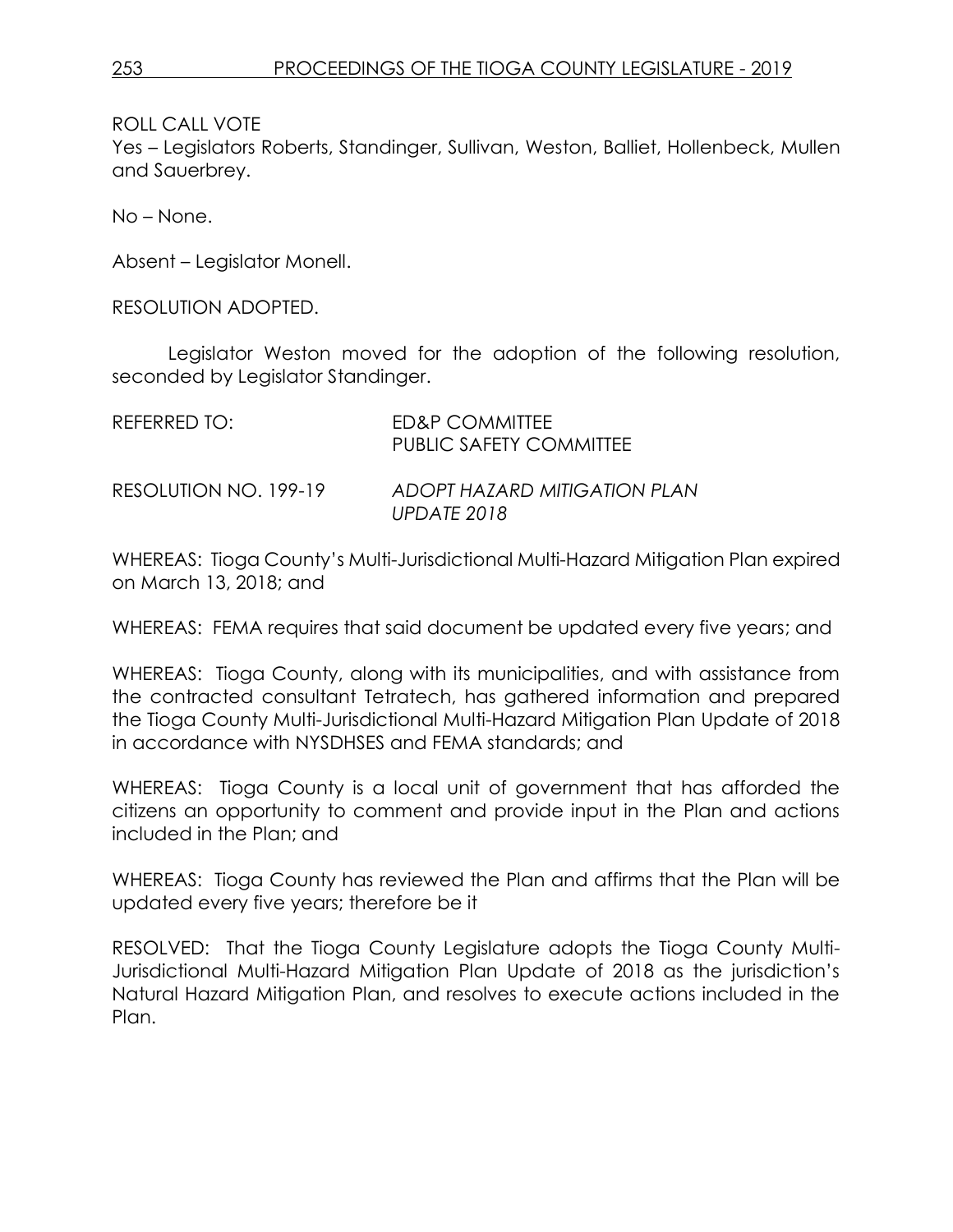Yes – Legislators Roberts, Standinger, Sullivan, Weston, Balliet, Hollenbeck, Mullen and Sauerbrey.

No – None.

Absent – Legislator Monell.

RESOLUTION ADOPTED.

Legislator Sullivan moved for the adoption of the following resolution, seconded by Legislator Weston.

REFERRED TO: LEGAL COMMITTEE

RESOLUTION NO: 200-19 *ENDORSE TIOGA COUNTY STAKEHOLDERS PLAN FOR OFF HOURS CENTRALIZED ARRAIGNMENT PART (CAP COURT)*

WHEREAS: Those charged with a crime are entitled to the assistance of legal counsel at all important stages of their case including at the initial criminal arraignment; and

WHEREAS: Arresting officers must currently maintain custody of an arrestee until able to locate a local court and Justice able to conduct the arraignment which is a process that often consumes officer time and can result in the arraignment occurring outside of the times when the Tioga County Public Defender is able to appear as counsel for the defendant; and

WHEREAS: Tioga County has received authorization pursuant to Corrections Law 500-c to take arrestees from law enforcement and hold them at the Tioga County Jail to await arraignment; and

WHEREAS: Tioga County Stakeholders have worked with the NYS Office of Court Administration to establish a plan creating a CAP (Centralized Arraignment Part) court in order to provide for a system of regular arraignments at a Courtroom at the Tioga County Jail facility staffed by Tioga County Justices with defense counsel present; therefore be it

RESOLVED: That the Tioga County Legislature hereby supports and endorses the Tioga County Centralized Off-Hour Arraignment Plan.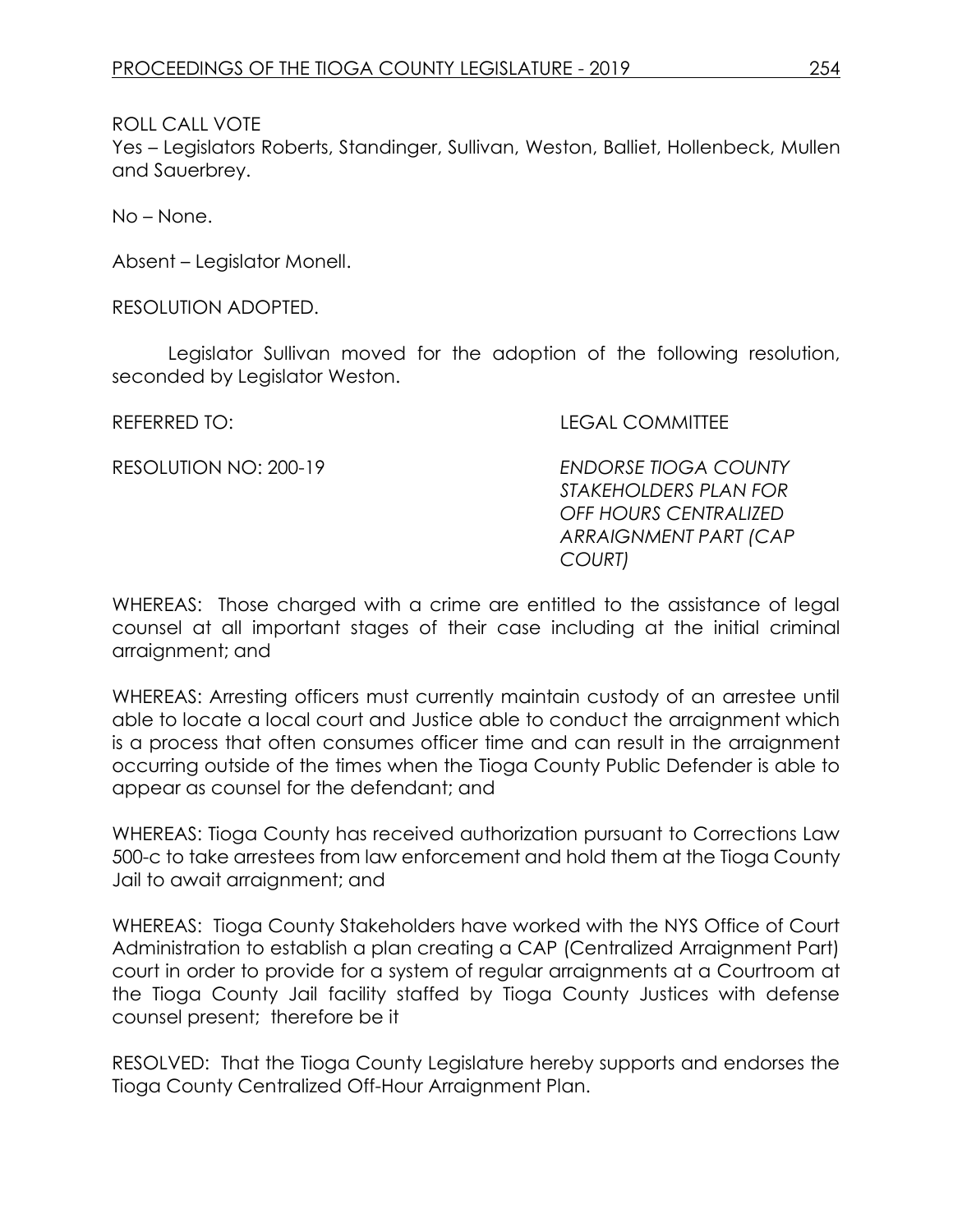Yes – Legislators Roberts, Standinger, Sullivan, Weston, Balliet, Hollenbeck, Mullen and Sauerbrey.

No – None.

Absent – Legislator Monell.

RESOLUTION ADOPTED.

Legislator Sullivan moved for the adoption of the following resolution, seconded by Legislator Hollenbeck.

| REFERRED TO: I        | FINANCE/LEGAL COMMITTEE<br>PERSONNEL COMMITTEE                   |
|-----------------------|------------------------------------------------------------------|
| RESOLUTION NO. 201-19 | CONTRACT FOR ACCOUNTANT SERVICES IN<br><b>TREASURER'S OFFICE</b> |

WHEREAS: Legislative approval is required to contract for professional services within Tioga County; and

WHEREAS: The Treasurer's Office has a need to have professional account services from the prior Full Time Accountant, from 6/24/2019 through 7/31/2019, providing training and assistance with the 2018 Financial Audit; and

WHEREAS: The Treasurer appropriately budgeted for contracted services in the approved 2019 budget; therefore be it

RESOLVED: That the Treasurer is hereby authorized to contract with Jackson Bailey Accountant at an established rate of \$20.00 per hour retroactive from June 24, 2019 through July 31, 2019.

ROLL CALL VOTE Yes – Legislators Roberts, Standinger, Sullivan, Weston, Balliet, Hollenbeck, Mullen and Sauerbrey.

No – None.

Absent – Legislator Monell.

RESOLUTION ADOPTED.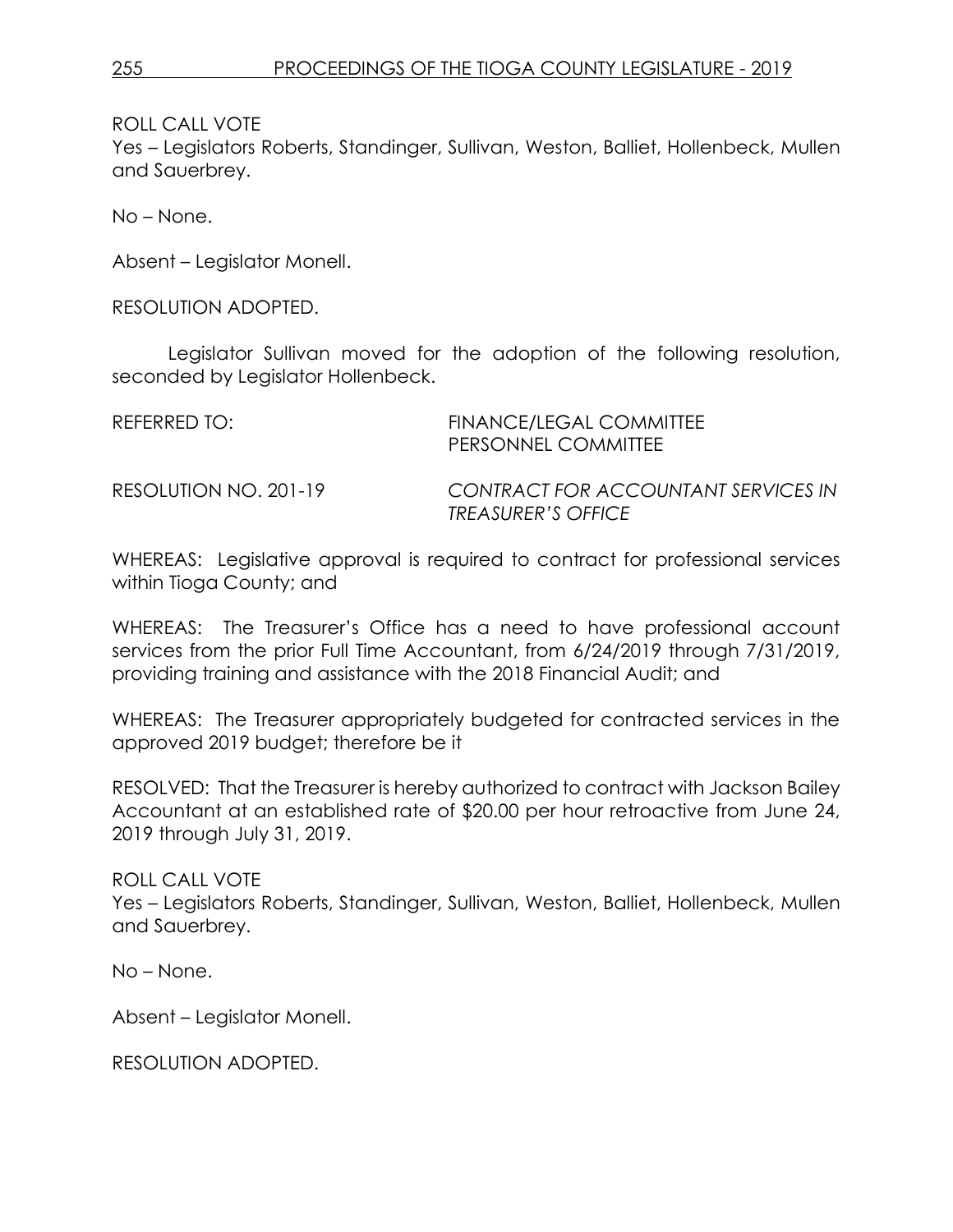Legislator Hollenbeck moved for the adoption of the following resolution, seconded by Legislator Sullivan.

| REFERRED TO:          | PERSONNEL COMMITTEE<br><b>FINANCE COMMITTEE</b>                            |
|-----------------------|----------------------------------------------------------------------------|
| RESOLUTION NO. 202-19 | AUTHORIZE APPOINTMENT OF<br><b>ACCOUNTANT</b><br><b>TREASURER'S OFFICE</b> |

WHEREAS: Legislative approval is required for any appointment to a non-union position within Tioga County; and

WHEREAS: The position of Accountant became vacant as of June 24, 2019, within the Treasurer's Office; and

WHEREAS: The Treasurer has conducted a recruitment search and has identified a desirable candidate; therefore be it

RESOLVED: That Joshua Fenchel-Kithcart is provisionally appointed to the title of Accountant, pending successful completion of civil service examination requirements, at an annual, non-union salary of \$40,000, effective July 20, 2019; and be it further

RESOLVED: That in addition to any salary increase due Mr. Fenchel-Kithcart in accordance with County Policy, he shall be eligible for a \$2,000 increase in annual salary upon appointment from the Civil Service Eligible List.

ROLL CALL VOTE

Yes – Legislators Roberts, Standinger, Sullivan, Weston, Balliet, Hollenbeck, Mullen and Sauerbrey.

No – None.

Absent – Legislator Monell.

RESOLUTION ADOPTED.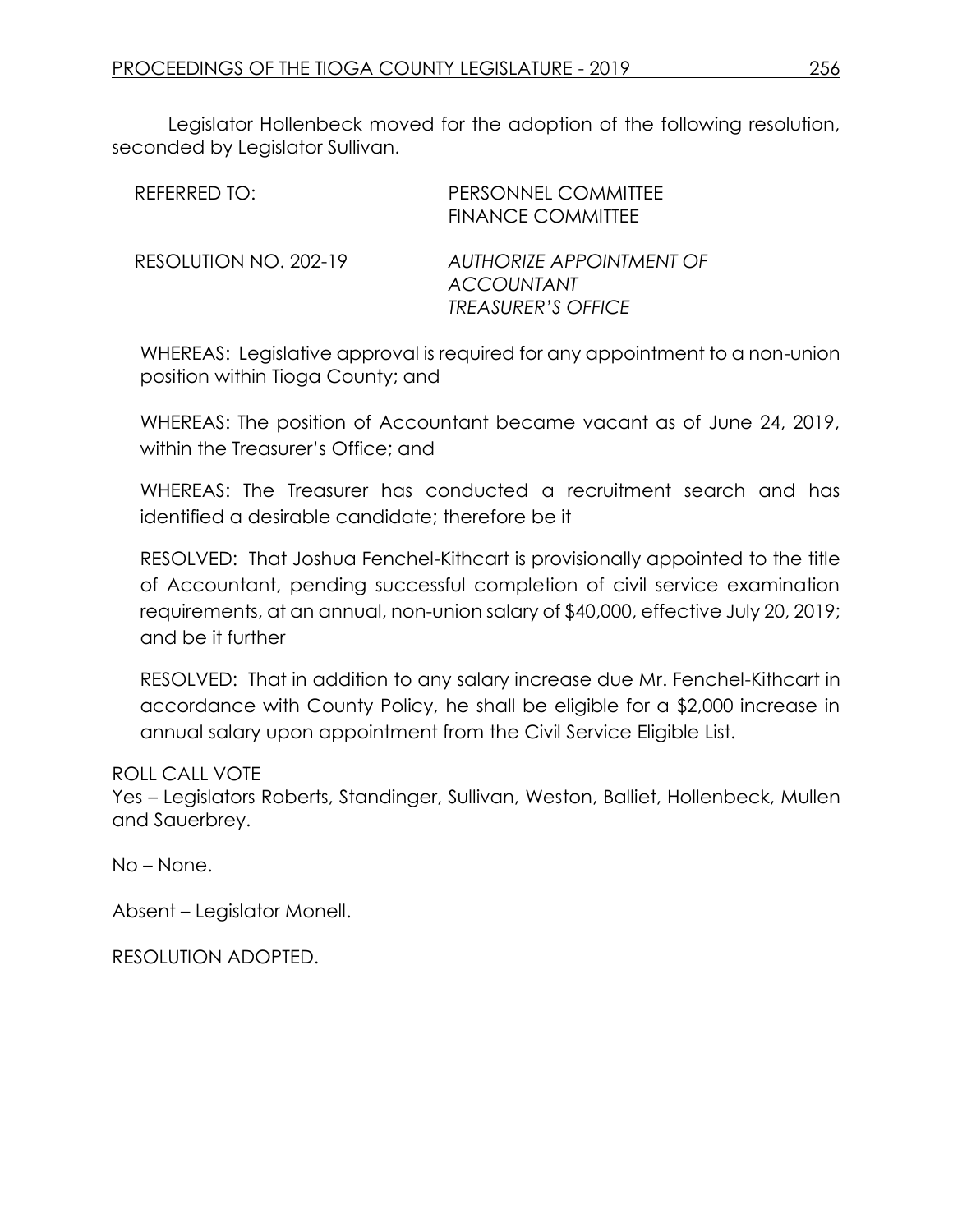Legislator Roberts moved for the adoption of the following resolution, seconded by Legislator Standinger.

| REFERRED TO:          | PUBLIC WORKS COMMITTEE PERSONNEL<br><b>COMMITTEE</b>                                                            |
|-----------------------|-----------------------------------------------------------------------------------------------------------------|
| RESOLUTION NO. 203-19 | AUTHORIZATION TO CREATE AND FILL ONE,<br>FULL TIME LEAD MAINTENANCE MECHANIC<br><b>POSITION</b><br>PUBLIC WORKS |

WHEREAS: Legislative approval is required for the creation of new positions and position reclassifications; and

WHEREAS: The Commissioner of Public Works has discussed supervisory staffing needs for the Building & Grounds unit with the Personnel Officer; and

WHEREAS: Duties and responsibilities that exceed those typical of a Maintenance Mechanic III including crew supervision are regularly assigned to a Maintenance Mechanic III, which creates a need for the classification of Lead Maintenance Mechanic; therefore be it

RESOLVED: That the Tioga County Legislature authorizes the creation and filling of one, full-time Lead Maintenance Mechanic position (CSEA salary grade 1A) effective July 10, 2019; and be it further

RESOLVED: That the position of Lead Maintenance Mechanic shall be posted in accordance with CSEA Article 10, Section I after which time the Commissioner of Public Works shall be authorized to reclassify one full-time Maintenance Mechanic III (CSEA salary grade 3) position to the title of Lead Maintenance Mechanic upon appointment from the internal candidate pool effective July 20, 2019; and be it further

RESOLVED: That the Lead Maintenance Mechanic position is reflective of an annual salary increase of \$4,087, but shall not represent an increase to the department's full time headcount.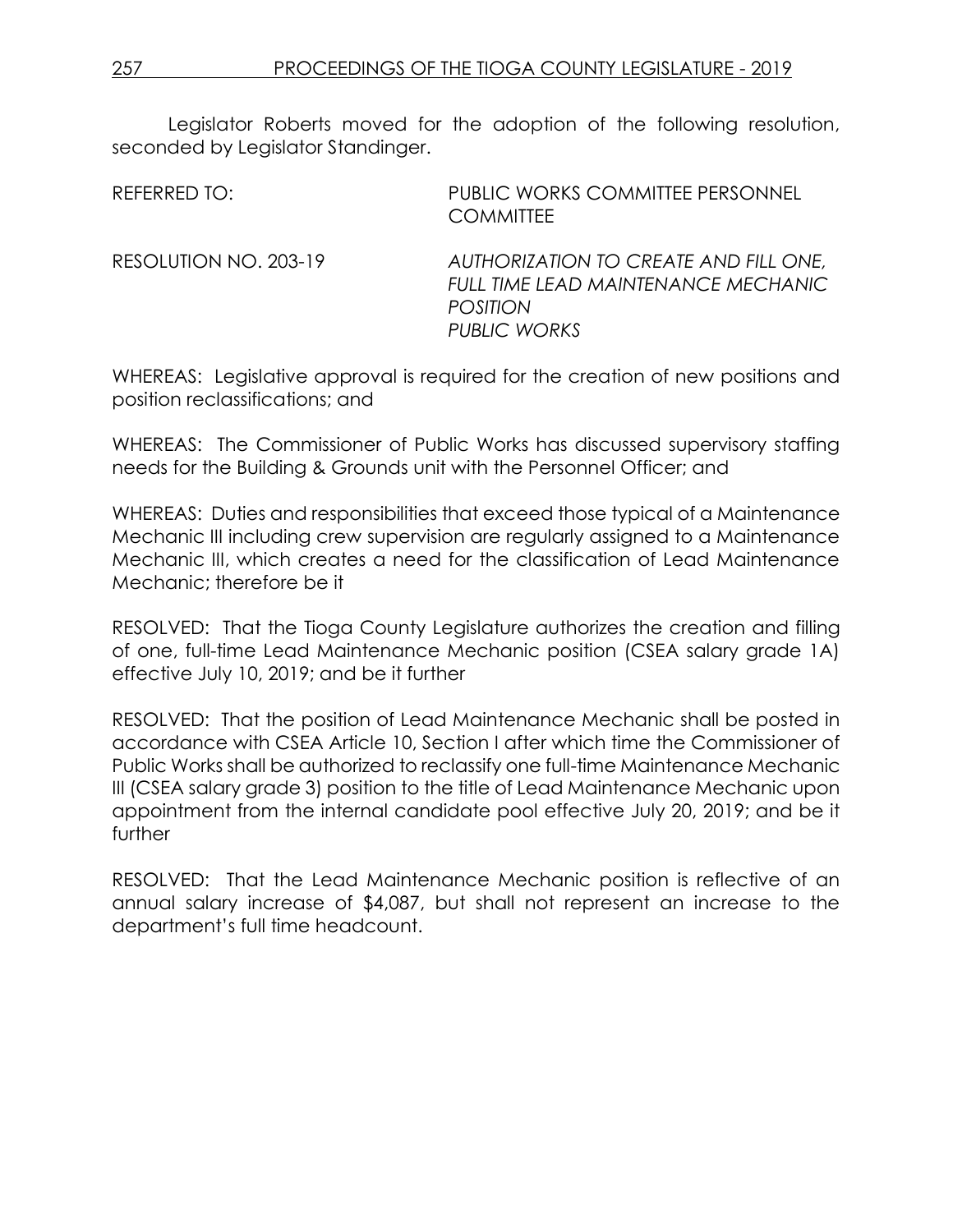Yes – Legislators Roberts, Standinger, Sullivan, Weston, Balliet, Hollenbeck, Mullen and Sauerbrey.

No – None.

Absent – Legislator Monell.

RESOLUTION ADOPTED.

Legislator Standinger moved for the adoption of the following resolution, seconded by Legislator Sullivan.

| REFERRED TO:          | <b>HEALTH AND HUMAN SERVICES PERSONNEL</b><br><b>COMMITTEE</b>                                               |
|-----------------------|--------------------------------------------------------------------------------------------------------------|
| RESOLUTION NO. 204-19 | AUTHORIZE SALARY GRADE REALLOCATION<br>AND RECLASSIFICATION OF VACANT<br><b>POSITIONS</b><br>SOCIAL SERVICES |

WHEREAS: Legislative approval is required for salary reallocation and position reclassifications; and

WHEREAS: The position of Welfare Management Coordinator will be vacant at the close of business on July 19, 2019, and upon review of the requested modifications to the job description, the Personnel Officer has identified that salary grade reallocation is appropriate; and

WHEREAS: Due to promotion of the incumbent, the position of Welfare Management System Assistant will become vacant at the close of business on July 19, 2019; and

WHEREAS: The Commissioner of Social Services has discussed staffing needs and succession plans for both his Welfare Management System and Accounting units with the Personnel Officer; therefore be it

RESOLVED: That the Tioga County Legislature authorizes a salary reallocation of the vacant Welfare Management System Coordinator position from CSEA salary grade XI (\$43,274-\$43,974) to CSEA salary grade IX (\$39,707-\$40,407) effective July 20, 2019; and be it further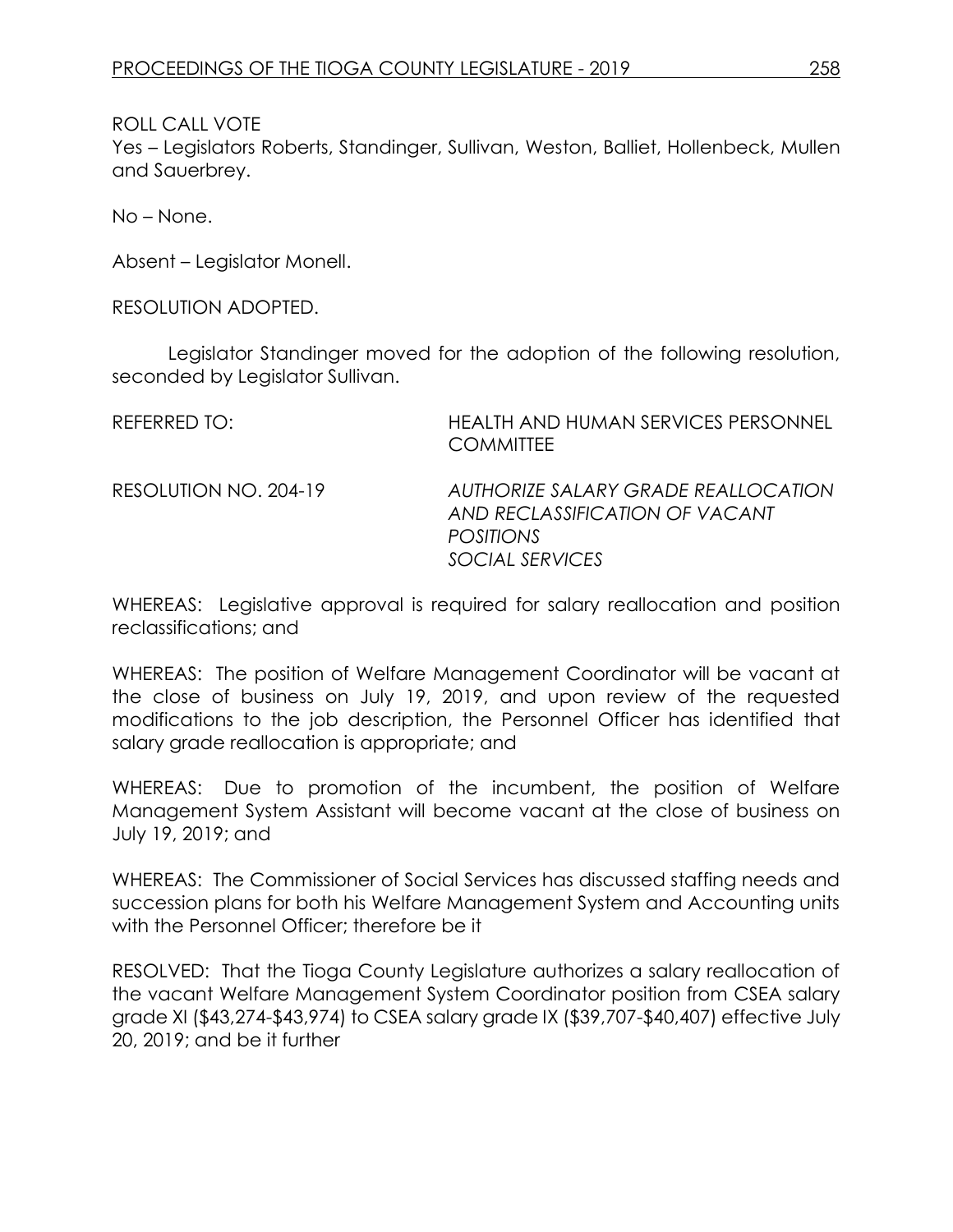RESOLVED: That the Tioga County Legislature authorizes the reclassification of one (1) vacant, full-time Welfare Management System Assistant, CSEA salary grade VI (\$31,346-\$32,046) to that of a full-time Accounting Associate II, CSEA salary grade V (\$29,047-\$29,747), effective July 20, 2019.

ROLL CALL VOTE Yes – Legislators Roberts, Standinger, Sullivan, Weston, Balliet, Hollenbeck, Mullen and Sauerbrey.

No – None.

Absent – Legislator Monell.

RESOLUTION ADOPTED.

Legislator Sullivan moved for the adoption of the following resolution, seconded by Legislator Weston.

REFERRED TO: INFORMATION TECHNOLOGY COMMITTEE PERSONNEL COMMITTEE RESOLUTION NO. 205-19 *CREATE POSITION AND BACKFILL; ABOLISH POSITION INFORMATION TECHNOLOGY DEPARTMENT*

WHEREAS: Legislative approval is required for creation of any new positions and for Non-Union hires; and

WHEREAS: A position of Computer Programmer (Non-Union) in the Information Technology Department will become vacant due to a retirement as of August 17, 2019; and

WHEREAS: The Chief Information Officer has determined that hiring a Software Support Liaison instead of backfilling the Computer Programmer position will better serve the needs of the Department; and

WHEREAS: There is a need for the Software Support Liaison to receive training from the retiring Computer Programmer for four weeks; and

WHEREAS: The Personnel department has found Charles Root eligible to accept the position of Software Support Liaison; therefore be it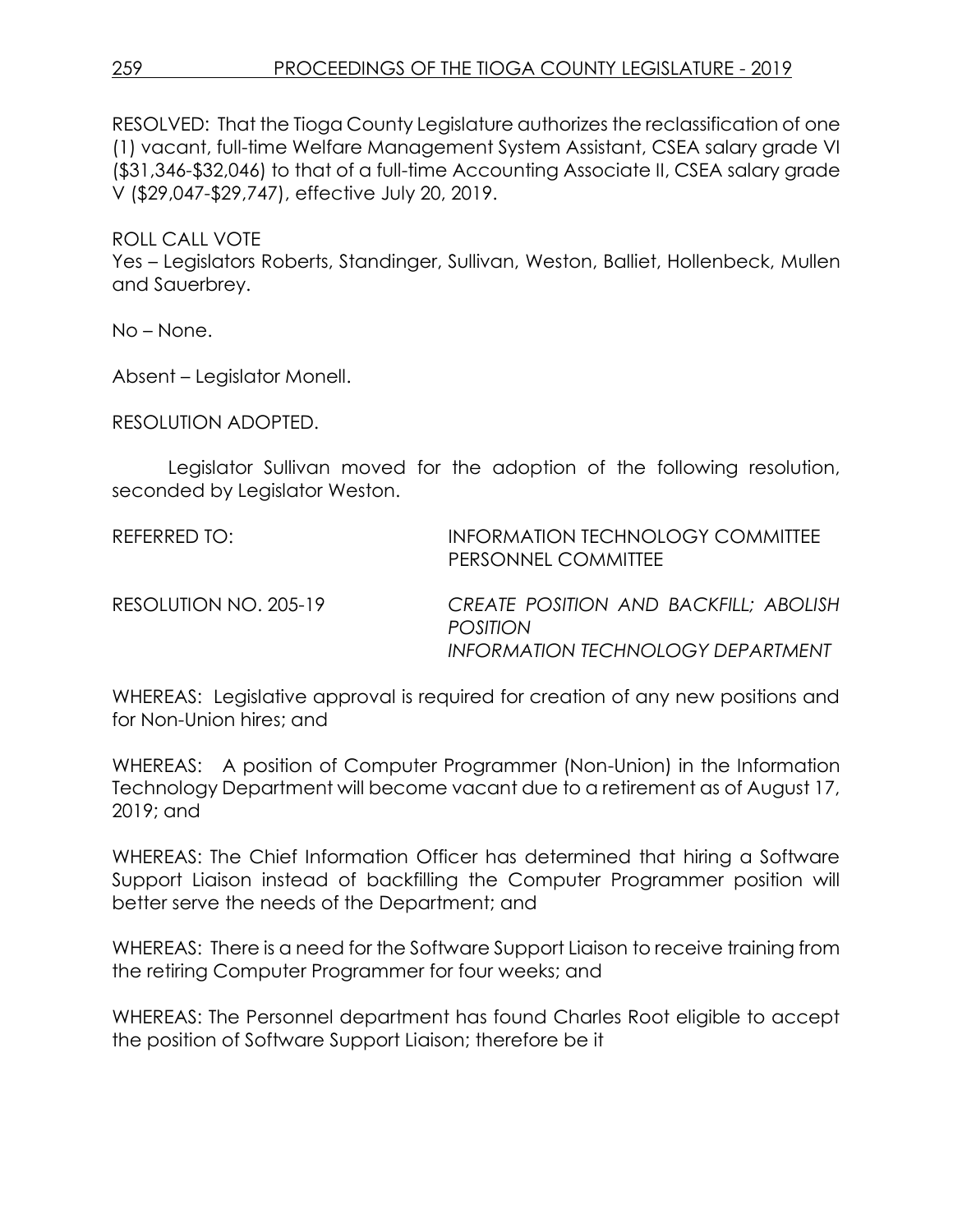RESOLVED: That the one full-time position of Software Support Liaison (Non-Union salary range \$38,005-48,005) shall be created effective July 20, 2019; and be it further

RESOLVED: That Charles Root shall be provisionally appointed to the position of Software Support Liaison effective July 20, 2019, at an annual Non-Union salary of \$46,500; and be it further

RESOLVED: That the Chief Information Officer agrees to abolish the Computer Programmer (Non-Union) position upon it becoming vacant on August 17, 2019; and be it further

RESOLVED: That the Information Technology Department's authorized full-time headcount for 2019 shall not change.

ROLL CALL VOTE

Yes – Legislators Roberts, Standinger, Sullivan, Weston, Balliet, Hollenbeck, Mullen and Sauerbrey.

No – None.

Absent – Legislator Monell.

RESOLUTION ADOPTED.

Legislator Balliet moved for the adoption of the following resolution, seconded by Legislator Sullivan.

| REFERRED TO:          | ADMINISTRATIVE SERVICES COMMITTEE<br>LEGISLATIVE COMMITTEE                                |
|-----------------------|-------------------------------------------------------------------------------------------|
| RESOLUTION NO. 206-19 | AUTHORIZE REAPPOINTMENT OF<br><b>REAL PROPERTY DIRECTOR</b><br>(REAL PROPERTY DEPARTMENT) |

WHEREAS: The current 6 year term for Real Property Director Terie W. Huseby will expire on September 30, 2019; and

WHEREAS: The County Legislature would like to reappoint Ms. Huseby for another 6 year term; therefore be it

RESOLVED: That Terie W. Huseby is hereby reappointed as Real Property Director for another 6 year term, which shall be effective October 1, 2019 through September 30, 2025.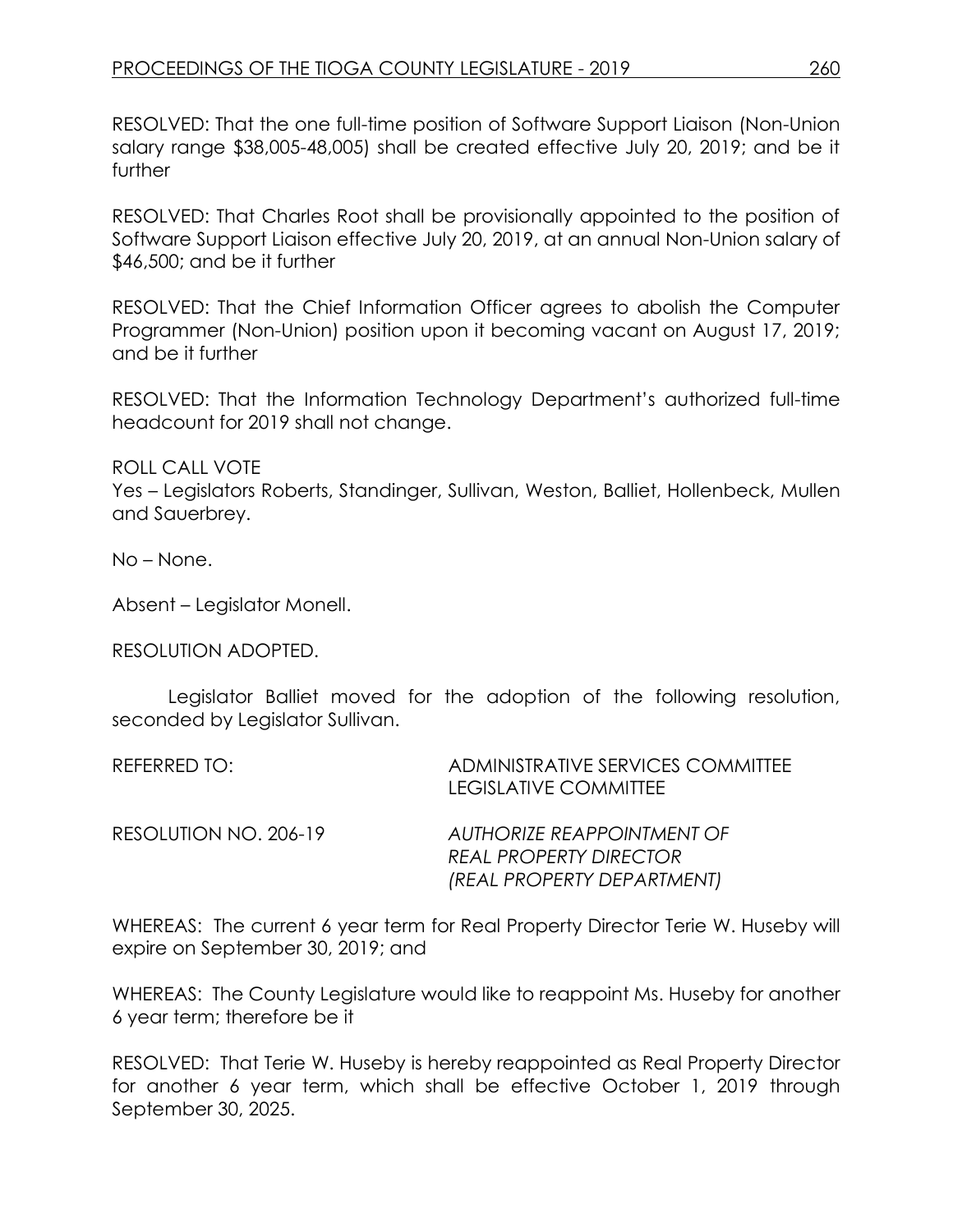Yes – Legislators Roberts, Standinger, Sullivan, Weston, Balliet, Hollenbeck, Mullen and Sauerbrey.

No – None.

Absent – Legislator Monell.

RESOLUTION ADOPTED.

Legislator Hollenbeck made a motion to have the following late-filed resolutions considered, seconded by Legislator Mullen with Legislator Monell being absent and carried.

Legislator Sullivan moved for the adoption of the following resolution, seconded by Legislator Mullen.

REFERRED TO: FINANCE/LEGAL COMMITTEE

RESOLUTION NO. 207-19 *AUTHORIZE SALE OF COUNTY OWNED PROPERTIES ACQUIRED FOR DELINQUENT TAXES*

WHEREAS: Tioga County is the owner of numerous properties which it has acquired for delinquent taxes, which are surplus to the County needs; and

WHEREAS: It is the intent of the Tioga County Legislature to place the properties back on the tax rolls; be it therefore

RESOLVED: That the following properties be sold at public auction to be held in the Edward D. Hubbard Auditorium in the Ronald E. Dougherty County Office Building, 56 Main Street, Owego, New York on August 07, 2019 at 6:00 p.m. conducted by Manasse Auctioneers.

#### Town of Barton:

166.16-3-3; Walmsley Mark J & April Walmsley 167.09-1-12.20; Randall Van Wormer Lois 123.00-3-1; Greenig William & Greenig Addie 123.00-2-18.20; Rogers Vernon & Rogers Bonnie

Town of Berkshire 32.00-1-20; Olmstead Anna M & Olmstead Lee J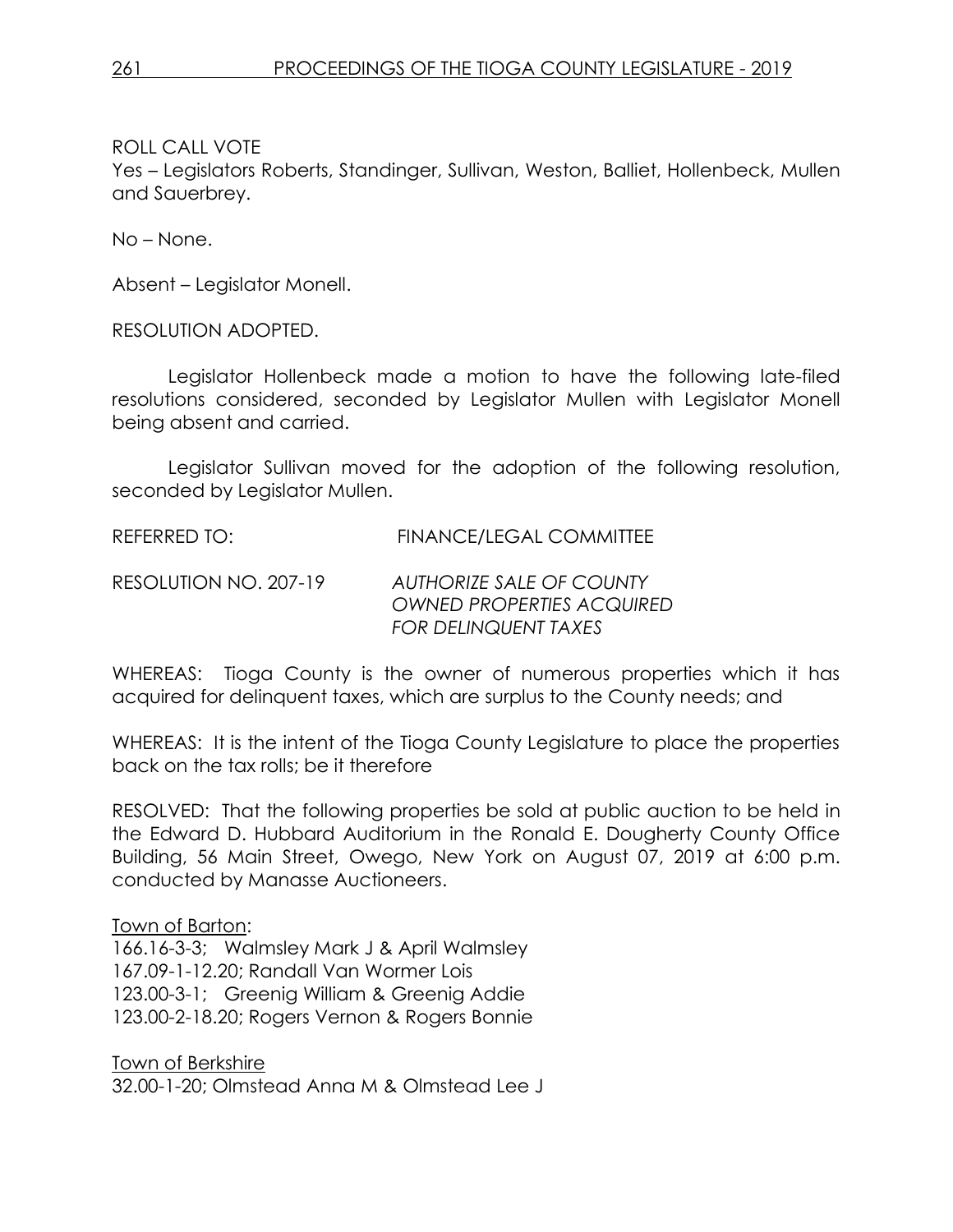Town of Candor: 61.13-1-26; Duffy-Wentz Kathy A 61.09-2-7; Jackson Ruth & Jackson Wilbert M 27.00-1-9.412; Leonard Howard R 52.00-2-2.12;Hayes Richard & Gunther Ruth N 38.00-1-23; Leonard Howard R 51.00-1-13.10; Parker George E & Mandi Parker

Town of Newark Valley:

64.00-2-23; Farr Gerald F 44.00-1-45; French Olive Joan 64.19-1-4; Fedorwicz/Peppin Deborah M 54.00-2-13.20; Gaylord Gary & Jodene Gaylord 52.00-1-12.42; Kalpokas Lisa K & Kalpokas Rodger D

Town of Nichols:

149.13-1-27; Amberge Norman C & Amberge Joyce E 168.00-3-11.70; Auge Frank 172.00-1-9.10; Menendez Anthony & Menendez Karen 170.00-2-2; Olmstead Richard W & Olmstead Georgiea 149.00-1-33; County of Tioga

Town of Owego: 128.08-3-71; Butler Robert E 128.08-7-81; Butler Robert E 128.08-1-21; Fuller Edward M & Fuller Jane G 143.10-1-38; Austin Peter D 143.09-1-37; Crouthamel Jason M 175.00-2-19.2; Kelly Jacqueline 131.19-1-32.2; Nunn Geoff 128.08-1-1.123; Matt Sarah 142.14-1-27.21; Relyea Corey W 128.08-1-1.125; Relyea Corey W 142.15-1-31; Myers Donald F II 175.00-2-48; Space David

Town of Richford:

4.00-1-4.20; Ingrahm Neal S Jr & Ingrahm Lin M 11.18-1-37; Schoonover Howard T & Schoonover Catherine 14.00-1-6.50;Andersen Eric G & Andersen Alexis N 2.00-2-34; Marichal Albert & Marichal Lorena 4.00-1-10.30;Leach Dan W & Devine Jennifer C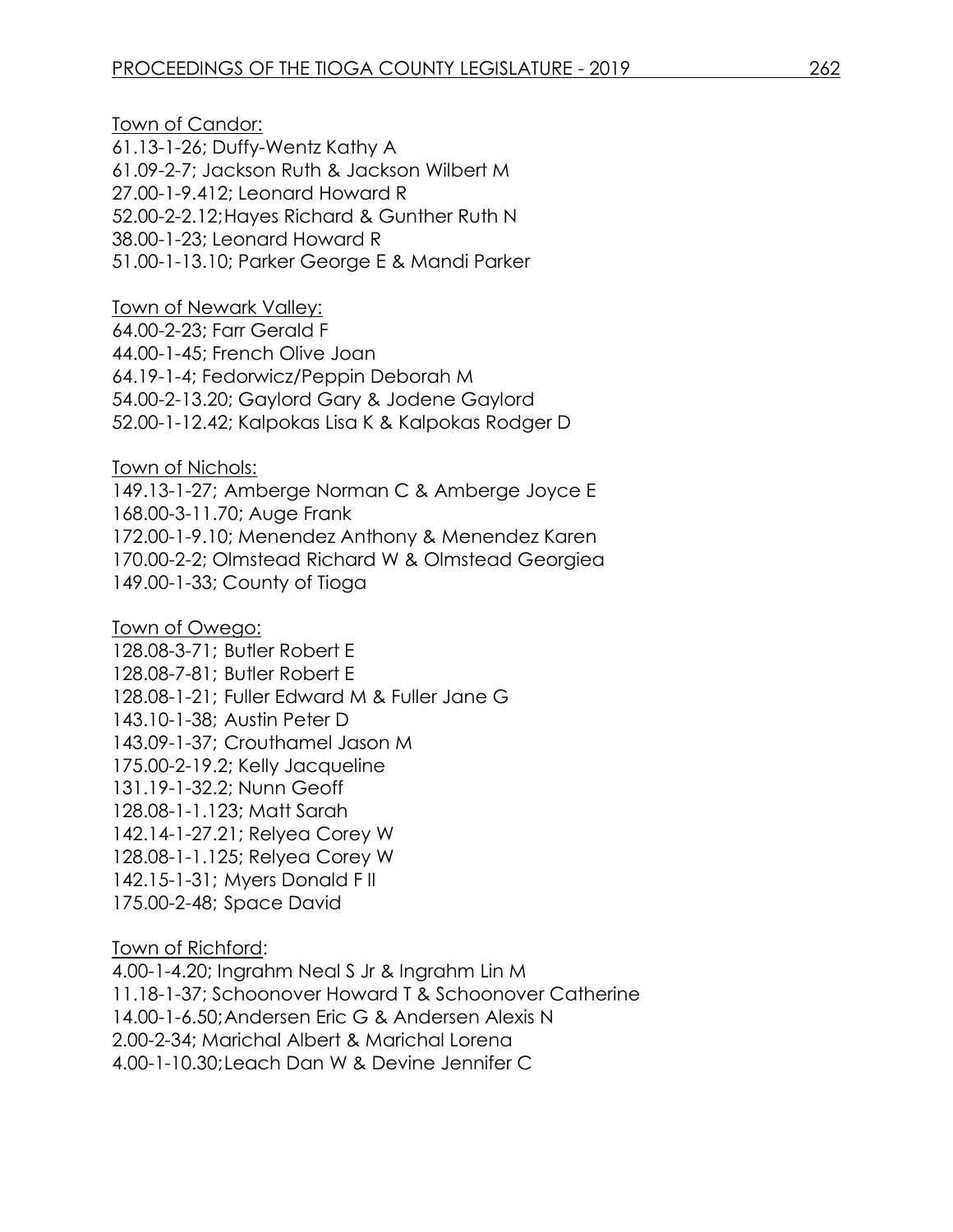Town of Spencer 79.00-1-37.2;Burgess Stephanie A 69.00-2-1; FLT Holding, LLC

Town of Tioga 117.11-2-7; Brandy Lynn 148.00-1-9.20; Martin Michael D & Martin Angela 104.00-1-16.20; Predmore Richard 147.00-2-3.25; Beebe Henry C 147.00-2-3.24; Christiansen Connie H 106.05-1-4; Borough Furnace INC

ROLL CALL VOTE

Yes – Legislators Roberts, Standinger, Sullivan, Weston, Balliet, Hollenbeck, Mullen and Sauerbrey.

No – None.

Absent – Legislator Monell.

RESOLUTION ADOPTED.

Legislator Sullivan moved for the adoption of the following resolution, seconded by Legislator Hollenbeck.

| REFERRED TO:          | FINANCE/LEGAL COMMITTEE                                                                                       |
|-----------------------|---------------------------------------------------------------------------------------------------------------|
| RESOLUTION NO. 208-19 | AUTHORIZE THE SALE OF COUNTY OWNED<br>PROPERTY LOCATED IN THE TOWN OF<br><b>BARTON, TO THE TOWN OF BARTON</b> |

WHEREAS: Property located in the Town of Barton transferred to Tioga County, identified as Tax Map number 157.07-1-15, parcel number 11363 owes 2017, 2018 and 2019 taxes and is past the last date of redemption; and

WHEREAS: The County has been approached by The Town Of Barton, who has made an offer to purchase the property for \$1,650 "as is", thereby keeping the flood prone property forever green; be it therefore

RESOLVED: That the Chair of the Tioga County Legislature be and hereby is authorized to sign and record on receipt of \$1,650 and recording costs of \$310.00, a Quit Claim Deed conveying the property transferred to Tioga County, located in the, Town Of Barton, identified on the Town of Barton Tax Map as number 157.07-1-15 parcel number 11363, to The Town Of Barton or assigns.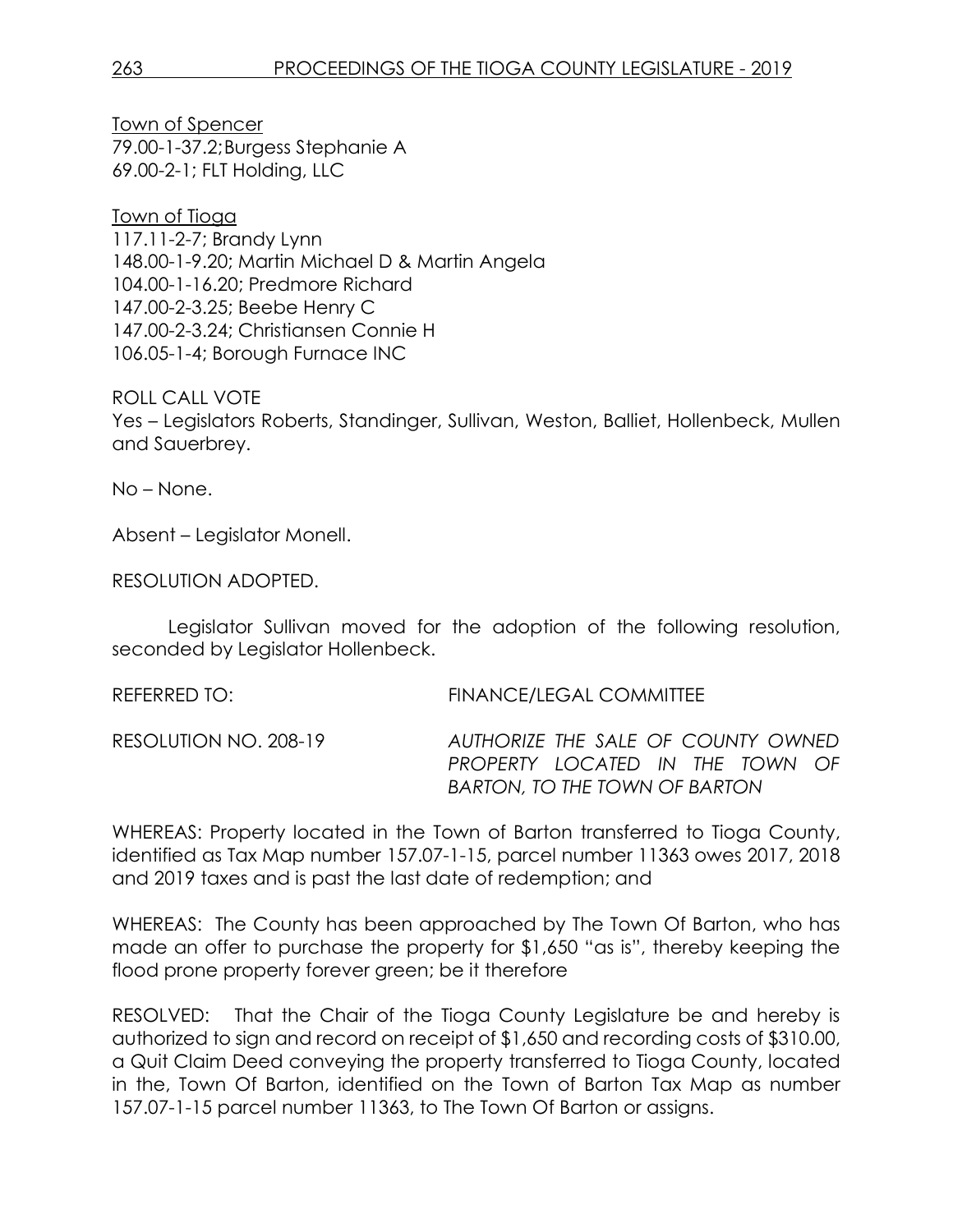Yes – Legislators Roberts, Standinger, Sullivan, Weston, Balliet, Hollenbeck, Mullen and Sauerbrey.

No – None.

Absent – Legislator Monell.

RESOLUTION ADOPTED.

Legislator Sullivan moved for the adoption of the following resolution, seconded by Legislator Hollenbeck.

REFERRED TO: FINANCE/LEGAL COMMITTEE

RESOLUTION NO. 209-19 *AUTHORIZE THE SALE OF COUNTY OWNED PROPERTY LOCATED IN THE TOWN OF TIOGA TO PHILLIP SHORT & MICHAEL AMATO*

WHEREAS: Properties located in the Town of Tioga transferred to Tioga County, identified as Tax Map number 136.00-2-17.12, parcel number 809 owes 2017, 2018 and 2019 taxes and is past the last date of redemption; and

WHEREAS: The County has been approached by Phillip Short & Michael Amato who has made an offer to purchase back their property for \$6,200 "as is", thereby placing the properties back on the tax rolls; be it therefore

RESOLVED: That the Chair of the Tioga County Legislature be and hereby is authorized to sign and record on receipt of \$6,200 and recording costs of \$185.00, a Quit Claim Deed conveying the properties transferred to Tioga County, located in the, Town of Tioga, identified on the Town of Tioga Tax Map as number 136.00- 2-17.12 parcel number 809 to Phillip Short & Michael Amato or assigns.

ROLL CALL VOTE Yes – Legislators Roberts, Standinger, Sullivan, Weston, Balliet, Hollenbeck, Mullen and Sauerbrey.

No – None.

Absent – Legislator Monell.

RESOLUTION ADOPTED.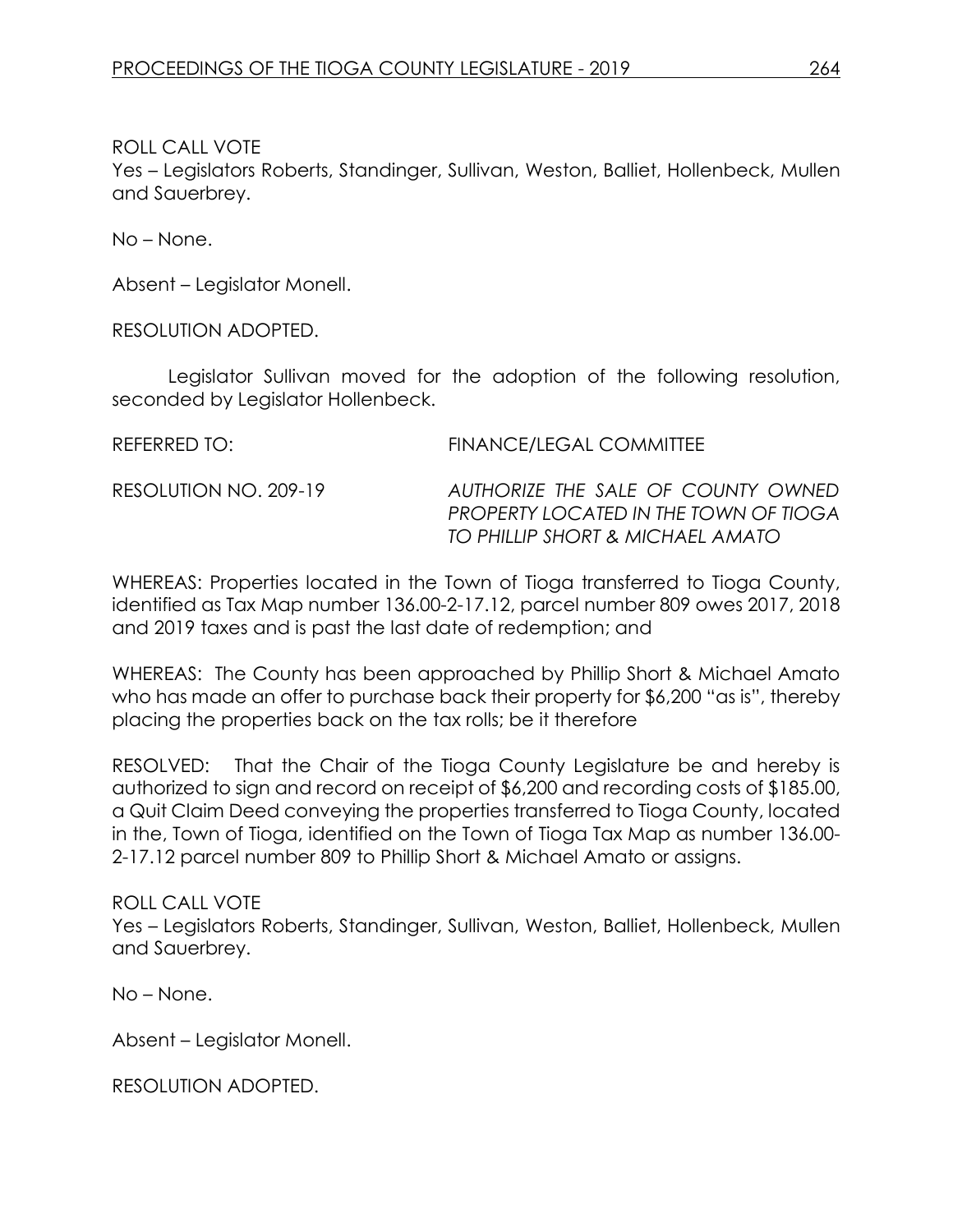Legislator Sullivan moved for the adoption of the following resolution, seconded by Legislator Hollenbeck.

REFERRED TO: FINANCE/LEGAL COMMITTEE

RESOLUTION NO. 210-19 *AUTHORIZE THE SALE OF COUNTY OWNED PROPERTY LOCATED IN THE TOWN OF NEWARK VALLEY TO GARY GAYLORD & JODENE GAYLORD*

WHEREAS: Properties located in the Town of Newark Valley transferred to Tioga County, identified as Tax Map number 54.00-2-13.20, parcel number 1530 owes 2017, 2018 and 2019 taxes and is past the last date of redemption; and

WHEREAS: The County has been approached by Gary Gaylord & Jodene Gaylord who has made an offer to purchase back their property for \$6,000 "as is", thereby placing the properties back on the tax rolls; be it therefore

RESOLVED: That the Chair of the Tioga County Legislature be and hereby is authorized to sign and record on receipt of \$6,000 and recording costs of \$185.00, a Quit Claim Deed conveying the properties transferred to Tioga County, located in the, Town of Newark Valley, identified on the Town of Newark Valley Tax Map as number 54.00-2-13.20 parcel number 1530 to Gary Gaylord & Jodene Gaylord or assigns.

### ROLL CALL VOTE

Yes – Legislators Roberts, Standinger, Sullivan, Weston, Balliet, Hollenbeck, Mullen and Sauerbrey.

No – None.

Absent – Legislator Monell.

#### RESOLUTION ADOPTED.

Legislator Sullivan moved for the adoption of the following resolution, seconded by Legislator Hollenbeck.

REFERRED TO: FINANCE/LEGAL COMMITTEE RESOLUTION NO. 211-19 *AUTHORIZE THE SALE OF COUNTY OWNED PROPERTY LOCATED IN THE TOWN OF TIOGA TO BOROUGH FURNACE*